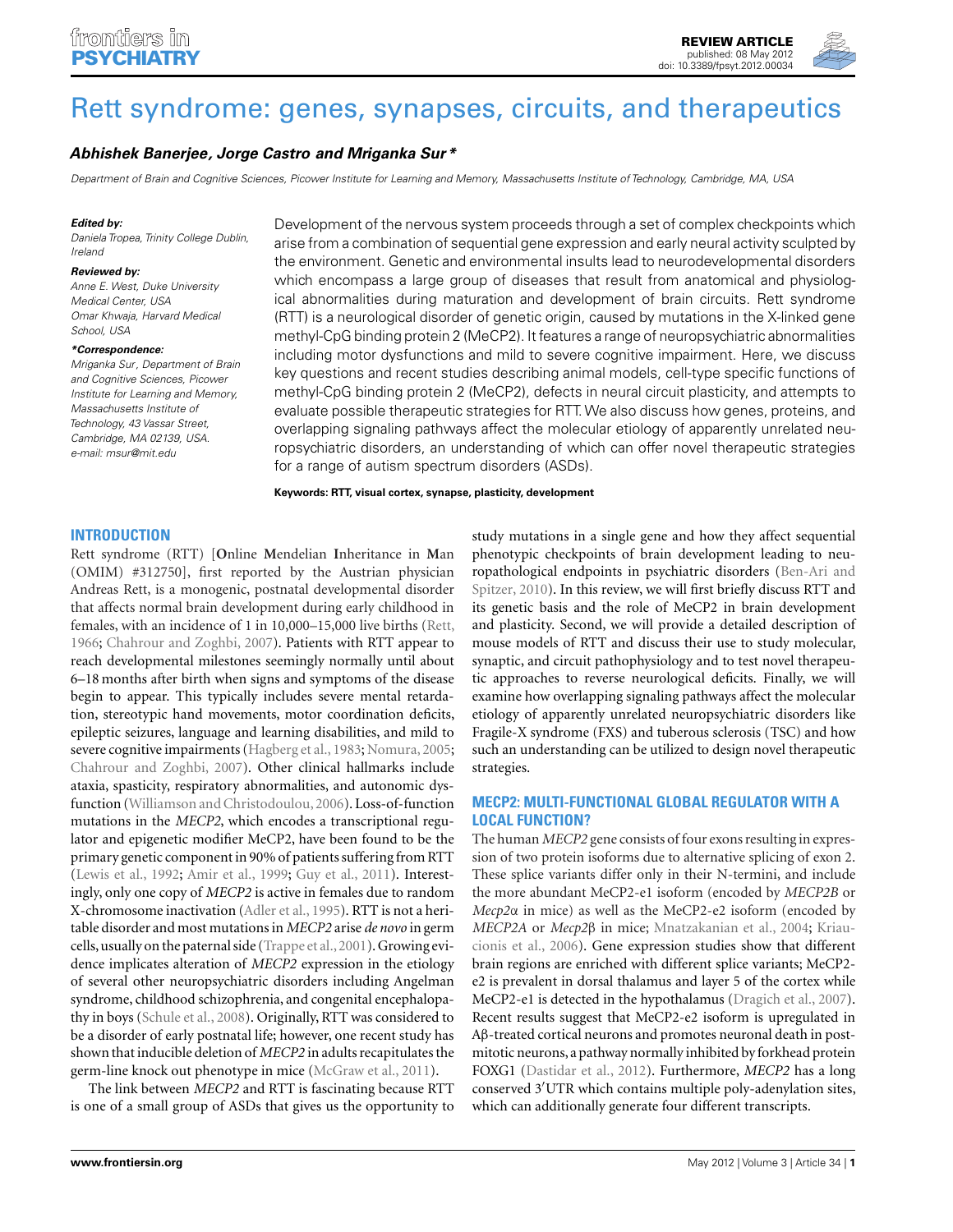MeCP2 is a highly conserved basic nuclear protein, initially found to be associated with methylated DNA (5' CpG islands) regulating gene silencing and chromatin remodeling [\(Nan et al.,](#page-11-0) [1993;](#page-11-0) [Hendrich and Bird](#page-10-0), [1998\)](#page-10-0). MeCP2 is also an "intrinsically disordered" protein with long stretches of unorganized segments, without standard three-dimensional secondary structure, proposed to participate in the formation of a flexible scaffold required for multiple biological interactions [\(Adkins and Georgel,](#page-9-0) [2011\)](#page-9-0). The genome-wide distribution of MeCP2 has consequences for global epigenetic state. While MeCP2 is expressed in various tissues throughout the body, including lung and spleen, it is abundant in mature, post-mitotic neurons in the adult brain. Expression of neuronal MeCP2 in mice is developmentally regulated. Initially, MeCP2 expression is high during embryonic development, with a low level at birth during neuronal maturation and synaptogenesis. This is followed by a consistent increase over the first three postnatal weeks reaching a plateau [with a subsequent increase later in adult life \(](#page-11-0)Shahbazian et al., [2002b](#page-11-0); [Kishi and Macklis, 2004](#page-10-0)). The role of MeCP2 in the development and maturation of the nervous system compared to the maintenance of adult neurons is not yet fully understood.

Structurally, MeCP2 is known to have two important functional domains: methyl-CpG binding domain (MBD) and the transcriptional repressor domain (TRD; [Nan et al., 1993, 1997](#page-11-0)). There is also an additional C-terminal nuclear localization signal (NLS) which helps traffic the protein into the nucleus. One way to analyze MeCP2 function is to identify partner proteins which interact with these defined protein structural domains. The MBD specifically binds to methylated CpG di-nucleotides in DNA and also to unmethylated four-way DNA junctions suggesting a role for MeCP2 in re[gulating higher-order chromatin structure \(](#page-10-0)Galvao and Thomas, [2005](#page-10-0)). The TRD is involved in transcriptional repression via the recruitment of transcriptional co-repressors and chromatin remodeling proteins. MeCP2's role as transcriptional repressor has been suggested based on the observation that MeCP2 specifically inhibits transcription from methylated promoters [\(Nan et al.](#page-11-0), [1997](#page-11-0)) while TRD recruits co-repressors like SIN3A and histone deacetylases (HDACs) 1 and 2 causing global compaction of chromatin by promoting nucleosome clustering. There is also evidence that MeCP2 through its TRD binds to Y-box binding protein-1 (YB1), a protein implicated in transcriptional activation regulation of splicing in reporter constructs [\(Young et al., 2005\)](#page-12-0). Although precise protein–protein interaction mechanisms and consequences are yet unknown, it is clear that MeCP2 plays an important role in globally regulating chromatin structure and transcription of its immediate downstream targets. The abundance of MeCP2 and its binding sites in the brain makes it an unlikely candidate to be a gene-specific classical transcriptional regulator. It is possible that specificity of MeCP2 function can be significantly controlled post-translationally in a cell-type specific manner [\(Cohen et al., 2011](#page-9-0)). Our knowledge of the set of neuronal MeCP2 target genes is incomplete, however, such knowledge would be of great benefit in determining the molecular basis of pathology and for potential therapeutic measures.

# **MOUSE MODELS FOR RTT**

To understand the detailed mechanism of RTT, several animal models have been generated [\(Calfa et al.](#page-9-0), [2011b](#page-9-0)). MeCP2 null and conditional mutant mouse models with cell-type or areaspecific loss of MeCP2 in the brain show phenotypic features that resemble some features of RTT patient symptoms. All these models have been generated by mutating the mouse endogenous *Mecp2* gene or by the introduction of the human *MECP2* gene with a representative RTT mutation (see **[Table 1](#page-2-0)**). These diverse approaches have produced mouse lines with gene products that range from a complete absence of the protein [\(Guy et al.](#page-10-0), [2001](#page-10-0)) to expression of a truncated but non-functional MeCP2 protein [\(Chen et al., 2001](#page-9-0); [Shahbazian et al.](#page-11-0), [2002a;](#page-11-0) [Goffin et al., 2012](#page-10-0)). In addition, mouse models have been created with germ-line or conditional deletions upon recombination with different tissue, cell-type, or developmental stage specific Cre-lines [\(Chen et al.,](#page-9-0) [2001\)](#page-9-0). Behavioral face validity of these mouse models, or how well they recapitulate the usual RTT symptoms, is varied. Several of the mouse models show symptoms common to those present in RTT patients such as stereotypies, ataxia, akinesia, and breathing irregularities. Nevertheless, behavioral phenotypes, specifically anxiety and socialization are more heterogeneous across lines (**[Table 1](#page-2-0)**). This behavioral heterogeneity can be attributed to variability in mouse line genetic backgrounds and the levels of expression of the MeCP2 protein due to the type of mutation. Social choice paradigms such as the social approach and social recognition tests show different results when comparing common inbred strains. Some strains (C57BL/6J, FVB/NJ, AKR/J) show a high preference for socializing with new stranger animals, whereas other strains show low preference or even direct avoidance (A/J, BALB, 129S1). Similarly the time they spend in the closed arms of the plus-maze test, a measurement that positively correlates with the anxiety level of the animal, is also variable. There seems to be an association between higher degree of anxiety and reduced social interest so mouse background has to be taken into account when comparing behavior phenotypes [\(Moy et al., 2007](#page-11-0), [2008, 2009](#page-11-0)). Interestingly, the recent literature has started to address whether different translation types and levels of MeCP2 lead to variation in the anxiety and social phenotype: the complete lack of protein might produce a stronger phenotype with less anxiety-like behavior whereas a truncated protein could generate mouse lines with increased stress [\(Chao and Zoghbi, 2012](#page-9-0)). Understanding the correlation between functional interaction of the different *Mecp2* transcripts produced by these models with other anxiety-related genes like corticotrophin releasing hormone (*Crh*) will be capital, not only to explain the mice phenotypic variance but for clinical applicability [\(De Filippis et al.](#page-10-0), [2010](#page-10-0); [Kerr et al., 2010](#page-10-0); [Goffin et al.](#page-10-0), [2012](#page-10-0)).

# **RTT AS A DISORDER OF SYNAPTIC AND NEURAL CIRCUIT MATURATION**

In many RTT patients and in mouse models of RTT, *MECP2* is absent in nearly half (female heterozygous) or every cell (male hemizygous) throughout the body. However, experiments with targeted brain-specific deletion of *Mecp2* (using Nestin-cKO mice) showing similar phenotype as that of Mecp2 null in all tissues support a crucial role for brain-specific *Mecp2* defects in the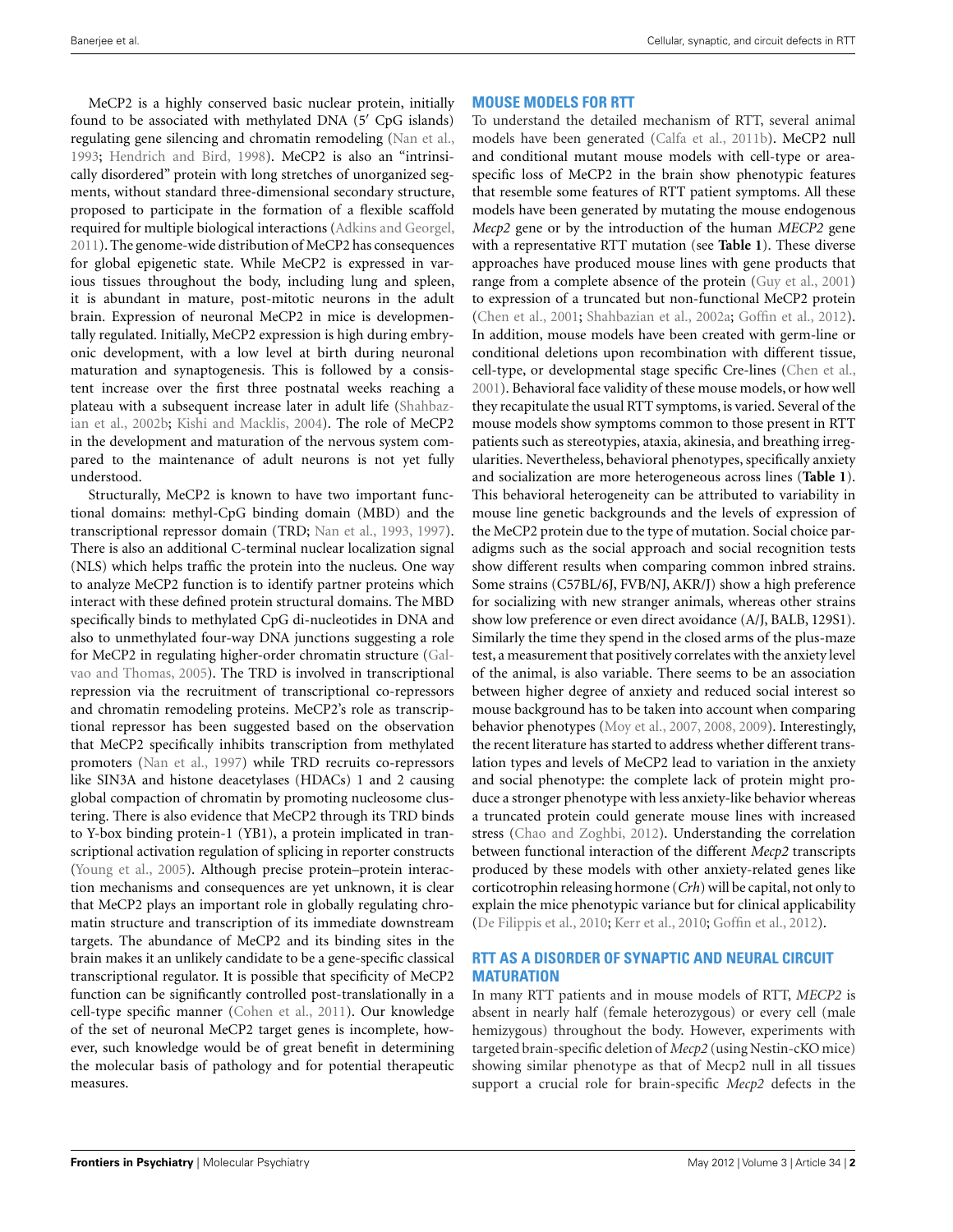<span id="page-2-0"></span>

| Mouse model                                                                                                                                                         | signaling<br>Molecular                                                                                                                                                                                                                                                                                                                    | Behavior                                                                                                                                                                                                                                                                                                                                                                                                                                              | Synaptic transmission/plasticity                                           |
|---------------------------------------------------------------------------------------------------------------------------------------------------------------------|-------------------------------------------------------------------------------------------------------------------------------------------------------------------------------------------------------------------------------------------------------------------------------------------------------------------------------------------|-------------------------------------------------------------------------------------------------------------------------------------------------------------------------------------------------------------------------------------------------------------------------------------------------------------------------------------------------------------------------------------------------------------------------------------------------------|----------------------------------------------------------------------------|
| Deletions spanning exons 3 and 4, starting in early<br>Mecp2 <sup>tm1.1Bird</sup> (Guy et al., 2001)<br>embryonic development<br>No detectable protein              | from 2 to 7 weeks in several areas (Blue<br>Glur6/7 decrease in primary culture<br>GABA decrease in brainstem (Medrihan et al.,<br>TH decrease at P55 in substantia nigra pars<br>NMDA receptors expression significantly<br>compacta (Panayotis et al., 2011)<br>2008; Maezawa and Jin, 2010)<br>et al., 2011)<br>PSD95 and<br>decreased | Diminished balance from 5 weeks with weekly<br>No anxiety in 4 week males and heterozygous<br>5-week-old male mice spent more time in the<br>No social deficits. Higher interaction with a<br>Decreased motility (Panayotis et al., 2011).<br>second stranger (Kerr et al., 2008)<br>females (Santos et al., 2007)<br>open arms (Kerr et al., 2010)<br>2011)<br>Anxiety behavior<br>trials (Pratte et al.,<br>Social approach<br>Motility             | CA3:<br>Hippocampus CA1 and<br>↓ LTP and ↓ LFS-LTD<br>(Asaka et al., 2006) |
| Missense point mutation at aa158 that substitutes<br>a threonine for Alanine in the MBD region<br>Mecp2 <sup>T158A</sup> (Goffin et al., 2012)<br>Truncated protein | $\lessgtr$                                                                                                                                                                                                                                                                                                                                | Deficits in context and cued (auditory) learning<br>Decreased coordination and deficits in motor<br>Reduced locomotor activity at 9 weeks.<br>Less degree of anxiety as compared to<br>(Goffin et al., 2012)<br>Anxiety behavior<br>wildtypes<br>Learning<br>Motility<br>learning.                                                                                                                                                                    | ₹                                                                          |
| Deletions of Mecp2 exon 3 including most of the<br>Mecp2 <sup>2loxJaenisch</sup> (Chen et al., 2001)<br><b>MBD</b> but an intact C-terminus<br>Truncated protein    | CamKII mRNA is reduced. Akt/mTOR<br>NGF, IGF, BDNF expression (Schaevitz<br>PSD95 in motor cortex decreases (Tropea et al.,<br>pathway activity reduced (Ricciardi et al., 2011)<br>PSD95 and<br>Decreased<br>et al., 2010)<br>2009)                                                                                                      | interest more quickly. Spent more time in close<br>Hemizygous males had a preference for close<br>spent more time in open arms (Stearns et al.,<br>8-week-old males and heterozygous females<br>Decreased total motility (Tropea et al., 2009)<br>Increased social approach. They also lost<br>proximity contact (Schaevitz et al., 2010)<br>proximity to stranger mouse than WTs.<br><b>Anxiety behavior</b><br>Social behavior<br>Motility<br>2007) | S1: ↓TBS induced LTP<br>Lonetti et al. (2010                               |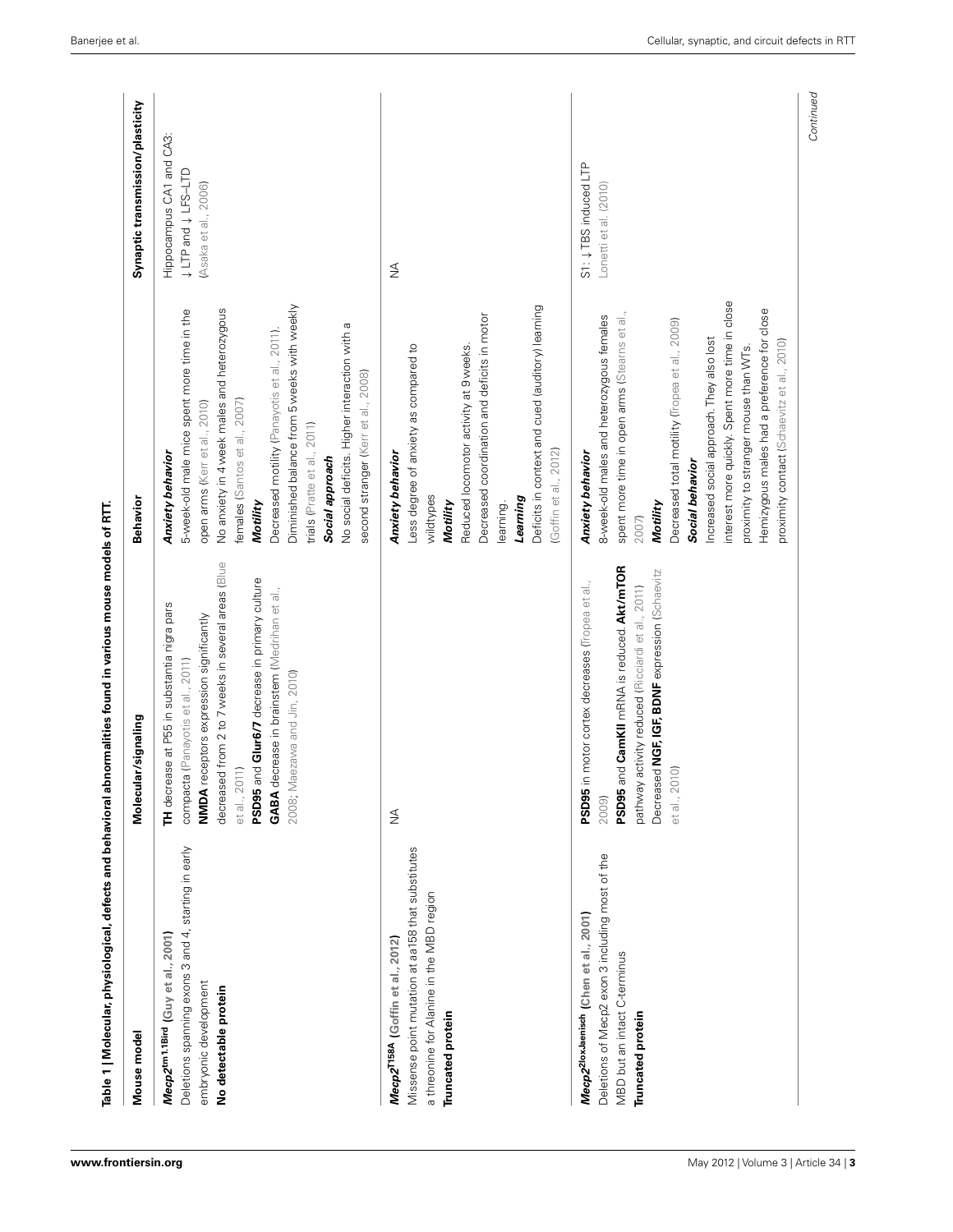| Table 1   Continued                                                                                                                                                                         |                                                                                                                                                                                                                                                                           |                                                                                                                                                                                                                                                                                                                                                                                                                                                                                                                                                                                                                                                                                                                                                     |                                                                                                                                                                                                                                    |
|---------------------------------------------------------------------------------------------------------------------------------------------------------------------------------------------|---------------------------------------------------------------------------------------------------------------------------------------------------------------------------------------------------------------------------------------------------------------------------|-----------------------------------------------------------------------------------------------------------------------------------------------------------------------------------------------------------------------------------------------------------------------------------------------------------------------------------------------------------------------------------------------------------------------------------------------------------------------------------------------------------------------------------------------------------------------------------------------------------------------------------------------------------------------------------------------------------------------------------------------------|------------------------------------------------------------------------------------------------------------------------------------------------------------------------------------------------------------------------------------|
| Mouse model                                                                                                                                                                                 | Molecular/signaling                                                                                                                                                                                                                                                       | <b>Behavior</b>                                                                                                                                                                                                                                                                                                                                                                                                                                                                                                                                                                                                                                                                                                                                     | Synaptic transmission/plasticity                                                                                                                                                                                                   |
| truncated protein with conserved MBD and a<br>$\varpi$<br>Premature STOP codon at aa308 generates<br>Mecp2 <sup>308</sup> (Shahbazian et al., 2002a)<br>Truncated protein<br>portion of TRD | levels in hippocampus upregulated (Ricceri et al.,<br>ChAT levels decreased in striatum. NGF protein<br>Shahbazian et al. (2002a), McGill et al. (2006)<br>CRH increase in paraventricular nucleus of<br>hypothalamus, central amygdala, and stria<br>terminalis<br>2011) | dark but same activity in light (De Filippis et al.,<br>night but higher fine movement activity in light<br>Not altered contextual or cued (sound) learning<br>Null male mice (60 days old) spent less time in<br>Contextual learning deficits in males (not cued<br>the open parts of zero maze (De Filippis et al.,<br>2010). Null male mice had less total activity at<br>(Shahbazian et al., 2002a; Moretti et al., 2005)<br>60 days old null male mice had less activity in<br>Less interaction with stimulus mouse<br>(24h test). No differences in rotarod<br>learning tested; Moretti et al., 2006)<br>performance (Moretti et al., 2005)<br>in 3-5 months old mice<br>Anxiety behavior<br>Social behavior<br>Learning<br>Motility<br>2010) | M1 and S1, L2/3: $\downarrow$ TBS induced LTP<br>↑ Basal transmission Moretti et al.<br>Hippocampus: + LTP + LTD<br>(late; Moretti et al., 2006)<br>(2006)                                                                         |
| CaMKII-Mecp2 (Chen et al., 2001)<br>Cell-specific knock out of Mecp2                                                                                                                        | $\frac{3}{2}$                                                                                                                                                                                                                                                             | No locomotor deficits but worse performance in<br>Decreased interaction with stimulus animal<br>Impaired cue-dependent fear conditioning<br>(Gemelli et al., 2006)<br>Anxiety behavior<br>Increased anxiety<br>Social behavior<br>Learning<br>Motility<br>rotarod                                                                                                                                                                                                                                                                                                                                                                                                                                                                                   | $\lessgtr$                                                                                                                                                                                                                         |
| Viaat-Mecp2 (Chao et al., 2010)<br>Cell-specific knock out of Mecp2                                                                                                                         | Decreased levels of GAD1, GAD2, and GABA<br>levels (Chao et al., 2010)                                                                                                                                                                                                    | Less motility and worse performance in rotarod<br>Increased anxiety when measured with open<br>Similar rates of learning but had difficulties<br>locating the platform in Morris water maze<br>Increased interaction with stimulus animal<br>paradigm (Chao et al., 2010)<br>field but not in plus maze<br>Anxiety behavior<br>Social behavior<br>Learning<br>Motility                                                                                                                                                                                                                                                                                                                                                                              | ↓ Amplitude and charge but not in<br>SC-hippocampus: no change in PPR<br>$S1: \downarrow$ Inhibitory quantal size (mIP-<br>Impaired LTP Chao et al. (2010)<br>No change in mEPSCs<br>and I-O curve<br>frequency<br>SC <sub>S</sub> |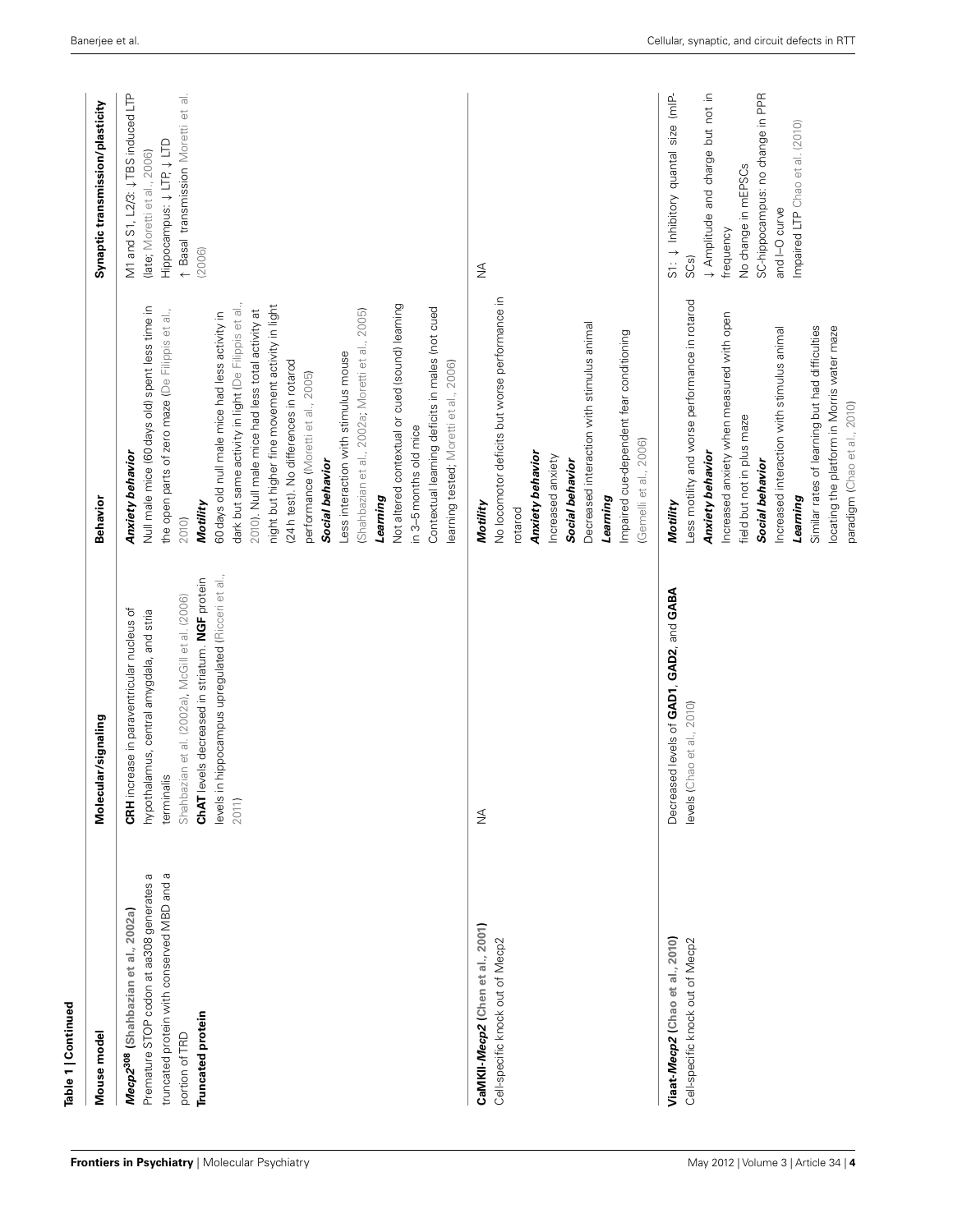| Mecp2 <sup>Tg1</sup> (Collins et al., 2004) | and PSD95 over-expression (Chao et al.,<br>VGLUT                                                                                                                                      | Motility                                         | Hippocampus, CA1: 1 LTP (Collins |
|---------------------------------------------|---------------------------------------------------------------------------------------------------------------------------------------------------------------------------------------|--------------------------------------------------|----------------------------------|
| ntroduction of human MECP2 using artificial | 2007)                                                                                                                                                                                 | ncreased time to start crossing in dowel         | et al., 2004)                    |
| chromosome                                  |                                                                                                                                                                                       | test.but increased performance in the rotarod at | ↑ PPF (Collins et al., 2004)     |
|                                             |                                                                                                                                                                                       | 20 weeks                                         |                                  |
|                                             |                                                                                                                                                                                       | <b>Anxiety behavior</b>                          |                                  |
|                                             |                                                                                                                                                                                       | No anxiety phenotype                             |                                  |
|                                             |                                                                                                                                                                                       | Learning                                         |                                  |
|                                             |                                                                                                                                                                                       | Impaired context-dependent fear conditioning     |                                  |
|                                             |                                                                                                                                                                                       | Collins et al. (2004)                            |                                  |
|                                             | <b>Table 1</b> . Molecular, physiological defects and behavioral abnormalities found in various mouse models of RTT. For detailed description and abbreviations, please see the text. |                                                  |                                  |

path[ogenesis and profound neurological phenotype of RTT \(](#page-9-0)Chen et al., [2001](#page-9-0) ; [Guy et al., 2001](#page-10-0)). Autopsy studies on post-mortem human brain shows an overall decrease in the size and reduction in weight and volume of the brain [\(Armstrong](#page-9-0), [2005](#page-9-0)). However, the RTT brains does not show any obvious sign of degeneration, atrophy, or cell death.

#### **STRUCTURAL CHANGES**

Although there is no gross structural change in RTT brain, mouse models of RTT show delayed neuronal maturation and synaptogenesis [\(Fukuda et al.](#page-10-0), [2005](#page-10-0)). Several recent studies have shown functional, morphological, and molecular alterations in different mouse models of RTT. At the cellular level, neuronal soma size is reduced in the absence of MeCP2 with increased packing density [\(Armstrong](#page-9-0), [2005\)](#page-9-0). Synaptic structural and morphological defects include reduced dendritic branching, spine density, and reduced spine morphology [\(Kishi and Macklis, 2004](#page-10-0) ; [Belichenko et al.,](#page-9-0) [2009\)](#page-9-0). Presynaptically, loss of MeCP2 affects the number of axonal boutons and axonal arborization in general and their targeting [\(Belichenko et al., 2009\)](#page-9-0), which suggests a decrease in the number of synapses in RTT brains. However, in line with the structural changes, many subtle alterations in synaptic transmission lead to the neuronal maturation defects that impact circuit-level plasticity in these mouse models of RTT.

## **EXCITATORY: INHIBITORY SYNAPTIC BALANCE**

Analysis of spontaneous miniature excitatory and inhibitory postsynaptic currents (mEPSCs and mIPSCs respectively) in MeCP2 KO mice indicates a change in the excitatory/inhibitory (E/I) balance as revealed by increased excitatory and reduced inhibitory synaptic transmission in the hippocampus and cortex [\(Dani et al.,](#page-9-0) [2005](#page-9-0); [Nelson et al.](#page-11-0), [2006](#page-11-0); [Chao et al.](#page-9-0), [2007](#page-9-0)), whereas E/I balance from *Mecp2*Tg1 (with human MeCP2 over-expressing mice) shows the opposite effect [\(Collins et al., 2004](#page-9-0)). Whole-cell patch-clamp recordings from thick-tufted layer 5 pyramidal neurons in primary somatosensory cortex (S1) show that spontaneous EPSC and spontaneous action potential firing are reduced in MeCP2 KO male mice [\(Tropea et al.](#page-11-0), [2009](#page-11-0)). Additionally, quadruple whole-cell patch-clamp recordings from layer 5 pyramidal neurons of fourweek-old MeCP2 KO mouse slices show that excitatory synaptic connectivity is also reduced with weakening of individual connections [\(Dani and Nelson, 2009](#page-9-0)). The evidence for functional deficits supported by immunofluorescence staining of PSD95 in MeCP2 KO mice showing a significant reduction in layer 5 neurons in motor cortex (M1; [Tropea et al., 2009\)](#page-11-0). On the other hand, extracellular field EPSPs recorded from layer 2/3 with evoked stimulation in layer 4 in primary sensory and motor areas are unaffecte[d by the expression of a truncated MeCP2 protein \(](#page-11-0)Moretti et al., [2006\)](#page-11-0). Lastly, inhibitory synaptic transmission might also be altered in mouse models of RTT, as evidence indicates that there are both pre- and postsynaptic defects of GABAergic neurotransmission in the brainstem [\(Medrihan et al.](#page-11-0), [2008](#page-11-0)). Developmentally, MeCP2 deficiency might have a distinct developmental effect on circuit-level function. Initial phases of synaptic development and pruning are normal at retino-geniculate synapses [from postnatal day (P)9–21 in MeCP2 KO mice compared to wild-type (WT) control], whereas the circuit becomes abnormal and immature in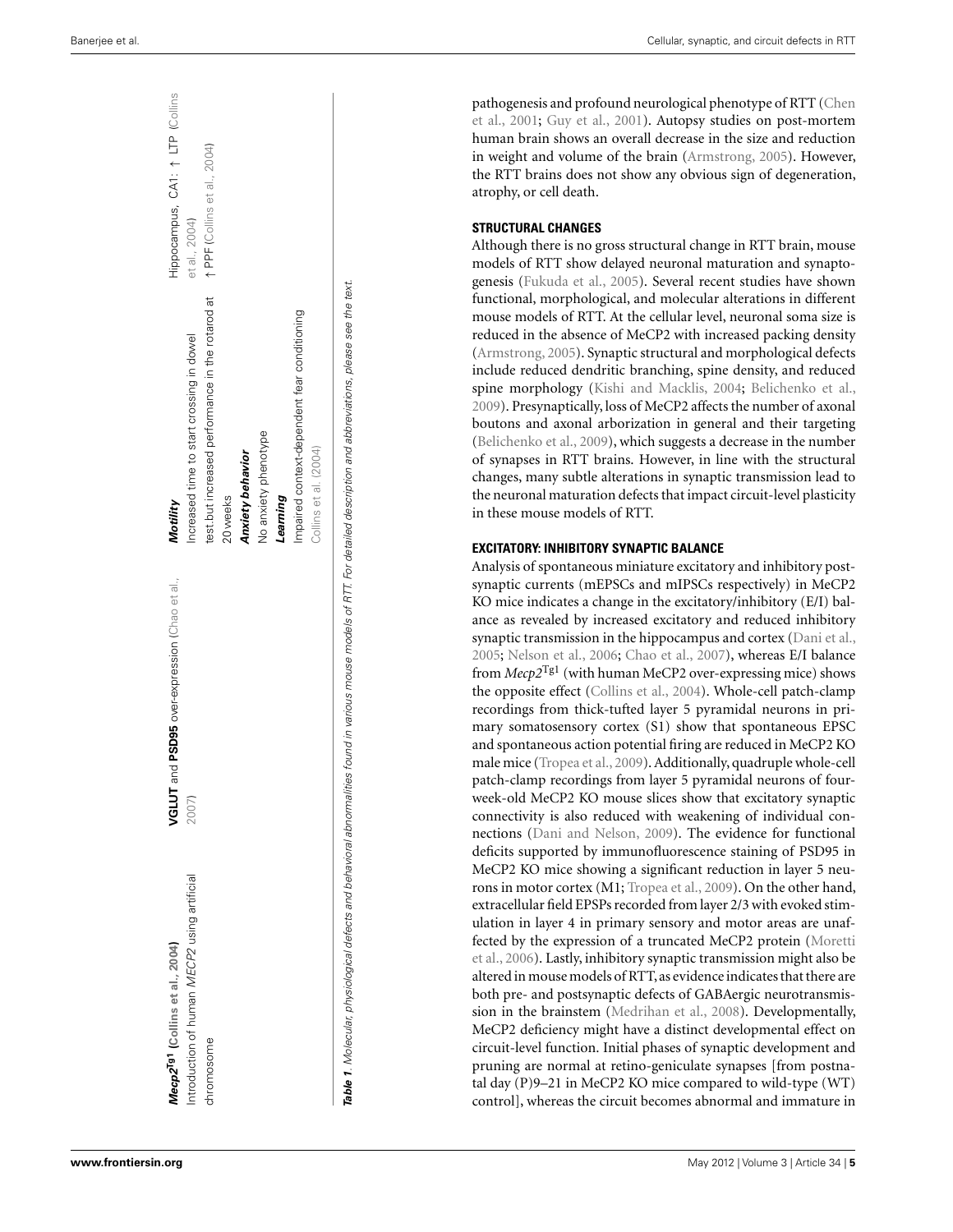a subsequent experience-dependent phase (P27–34; [Noutel et al.,](#page-11-0) [2011\)](#page-11-0).

# **PLASTICITY DEFECTS**

Several studies have shown that long-term potentiation and depression (LTP and LTD respectively), cellular mechanisms of long-term synaptic plasticity and learning and memory, are impaired in MeCP2 KO animals. LTP evoked by theta-burst stimulation in L2/3 of S1 is reduced in magnitude in eight-week-old MeCP2 KO mice compared to wild-type controls, an impairment that can be reversed by environmental enrichment [\(Lonetti et al.,](#page-10-0) [2010\)](#page-10-0). Also, LTP is impaired in hippocampal Schaffer's collateral (SC)–CA1 synapses despite basal synaptic transmission being intact [\(Asaka et al., 2006](#page-9-0)). Hippocampal slices from adult MeCP2 KO mice show a clear decrease in the magnitude of EPSP with high frequency stimulation (HFS) but not with more physiological theta-burst stimulation (TBS). Interestingly, these experiments reveal a decrease only in the maintenance phase and not in the induction phases of LTP. Considering that distinct protein machinery and signaling pathways are involved in the induction and maintenance phase of LTP, it is possible that MeCP2 KO animals have selective impairment in plasticity induction. In contrast to HFS and TBS, a more physiologically plausible plasticity paradigm studied between paired L5 cortical pyramidal neurons using spiketiming-dependent protocols revealed no change in LTP in MeCP2 KO mice [\(Dani and Nelson](#page-9-0), [2009](#page-9-0)). However, in this case, fewer synaptically-coupled connections were found in MeCP2 KO mice and individual connections were weaker. This suggests that loss of *Mecp2* function reduces connectivity of excitatory synapses which precedes deficits in plasticity [\(Dani and Nelson](#page-9-0), [2009](#page-9-0)). In support of this stance, a recent study using *in utero* injection of short hairpin RNA to knock down *Mecp2* and glutamate uncaging by laser-scanning photostimulation to map neocortical circuit found that *Mecp2* deficiency leads to significant reduction of mainly local excitatory input strength in superficial cortical layers [\(Wood et al.,](#page-12-0) [2009\)](#page-12-0). Along with LTP deficits, LTD, on the other hand, is also abolished in SC–CA1 synapses in adult MeCP2 KO animals (>6 weeks) with no obvious changes in 3–5 week old KO animals [\(Asaka et al.,](#page-9-0) [2006\)](#page-9-0). Furthermore, mouse model (MeCP $2^{308}$ , expressing a truncated form of MeCP2 protein showed similar impairments in synaptic plasticity with reduced LTP and LTD at SC–CA1 synapses in mice at 5–6 months of age, and exhibits increased basal synaptic transmission and decreased paired-pulse facilitation (PPF; Shahbazian et al., [2002a](#page-11-0); [Moretti et al.](#page-11-0), [2006\)](#page-11-0). Conversely, a mouse model with mild *Mecp2* over-expression (MeCP2<sup>Tg1</sup>) shows an enh[anced LTP with normal basal synaptic transmission \(](#page-9-0)Collins et al., [2004\)](#page-9-0).

The molecular composition of synaptic NMDA receptor subunits showed an interesting trend in these MeCP2 KO animals: GluN2B-to-GluN2A subunit switching, which regulates the channel kinetics and biophysical properties of excitatory synapses in the developing brain, shows a delayed postnatal maturation and may be responsible for the molecular pathology of synaptic defects in RTT [\(Asaka et al.](#page-9-0), [2006\)](#page-9-0).

Recent evidence points to the hypothesis that the neurological deficits found in RTT arise from a recoverable failure of synaptic and circuit development in the brain [\(Tropea et al.](#page-11-0), [2009](#page-11-0)). A

plausible hypothesis, complementary to that of reduced excitatory synapse maturation, is that the level or nature of inhibition is altered in mouse models of RTT, so that cortical circuits persist in an immature state. Consistent with this hypothesis, it has been shown that the potential to trigger visual cortical plasticity by closing one eye persists into adulthood in MeCP2 KO mice, well past the [critical period for such plasticity in wild-type mice \(](#page-11-0)Tropea et al., [2009\)](#page-11-0).

# **ROLE OF MeCP2 IN HOMEOSTATIC SYNAPTIC SCALING**

Synaptic scaling is a form of homeostatic plasticity in which average neuronal activity levels are modulated to allow for dynamic adjust of synaptic strength to promote stability of neuronal circuits [\(Turrigiano and Nelson, 2004](#page-11-0)). Recent evidence shows how MeCP2 mediates activity-dependent synaptic scaling in rat hippocampal cultures [\(Qiu et al.](#page-11-0), [2012](#page-11-0)). Increase in neuronal activity upon bicuculline treatment leads to an increased level of MeCP2 expression, which in turn binds to the GluR2 promoter and recruits a repressor complex to inhibit its expression and availability of these molecules at the synapse. Regulating AMPA receptor GluR2 subunit expression is one direct way to mediate an adaptive response that regulates synaptic strength and prevents recurrent circuit excitation.

# **INHIBITION AND RTT**

Epilepsy is often seen in RTT patients and often difficult to treat [\(Steffenburg et al., 2001](#page-11-0)). Since most cases of RTT are caused by mutations in the *MECP2* gene, it is assumed that convulsions are based on genetic mechanisms, however, balance of excitation and inhibition is also believed to play a critical role in the progression of the disease during early development. A new study has looked at dysfunctions of neuronal and network excitability using a combination of voltage-sensitive dye imaging and electrophysiology in hippocampal slices from symptomatic *Mecp2* mutant animals [\(Calfa et al.](#page-9-0), [2011a\)](#page-9-0). They found that CA1 and CA3 regions of the hippocampus are highly hyper-excitable and network excitability in CA3 may contribute to the hippocampal dysfunction and limbic seizures observed in *Mecp2* mutant mice and RTT patients.

Whereas the loss of MeCP2 is known to alter excitatory synaptic transmission and plasticity [\(Nelson et al.](#page-11-0), [2006](#page-11-0)), little is known about how MeCP2 regulates the development and plasticity of inhibitory GABAergic circuits and how they are altered in RTT. In a recent study, using Viaat-Cre/MeCP2−/y (vesicular inhibitory amino acid transporter) mouse model, it has been shown that loss of MeCP2 from a subset of forebrain GABAergic neurons also recapitulates many features of RTT [\(Chao et al.](#page-9-0), [2010\)](#page-9-0). MeCP2 deficient GABAergic neurons show reduced inhibitory quantal size, consistent with a presynaptic reduction in glutamic acid decarboxylase 1 (*Gad1*) and glutamic acid decarboxylase 2 (*Gad2*) levels, and GABA immunoreactivity. However, in this study, the effect of *Mecp2* deletion from particular interneuron subclasses on inhibitory circuit plasticity *in vivo* has not been assessed.

#### **GLIA AND RTT**

Since its discovery, RTT has been regarded primarily as a neuropathophysiological disorder. This conclusion was mainly based on the finding that selective re-expression of *Mecp2* in postmitotic neurons (using neuron-specific *Tau* locus) is sufficient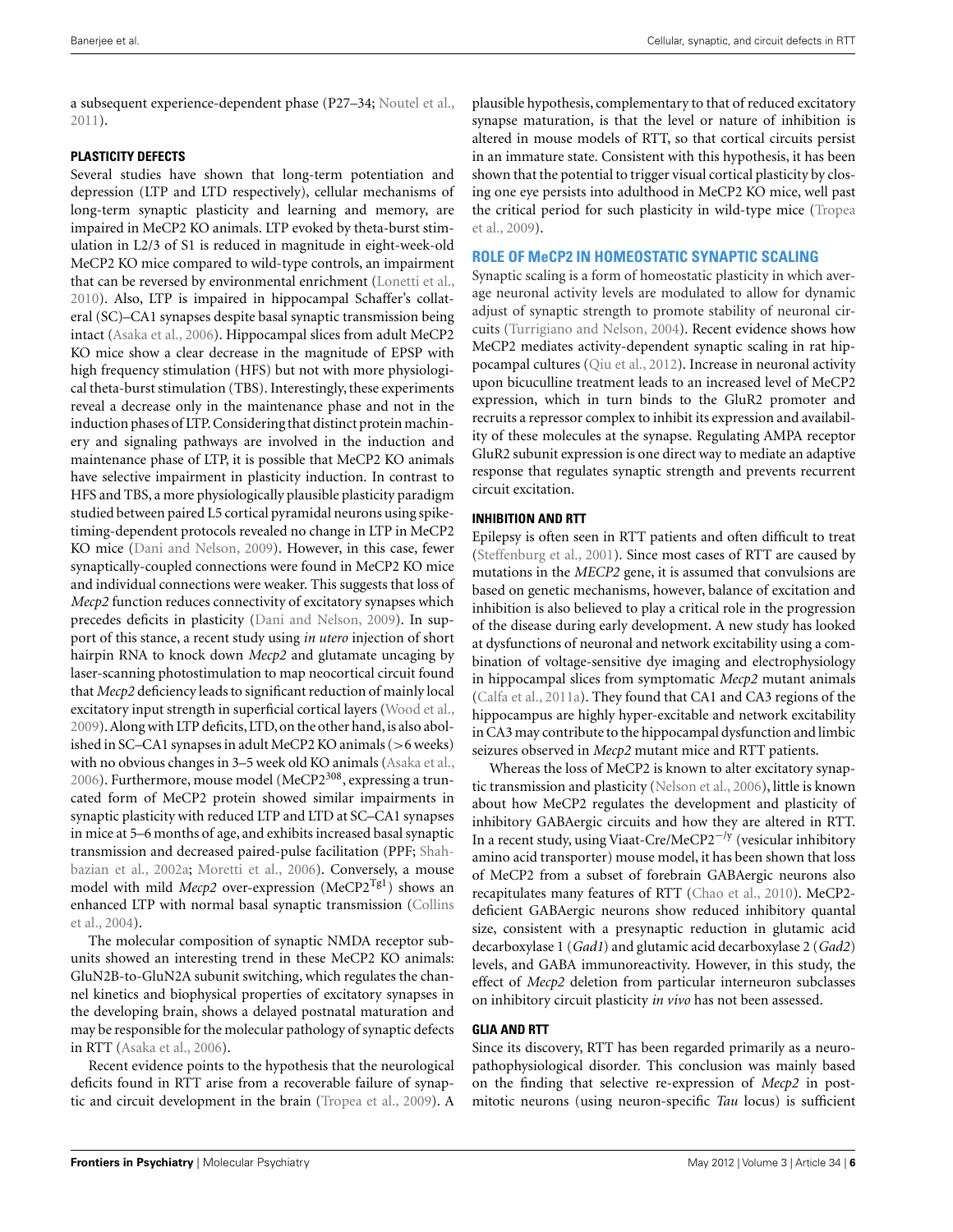to rescue RTT [\(Luikenhuis et al., 2004\)](#page-10-0). However, recent studies have shown that MeCP2 in glial cells plays a very important role in neuropathology of RTT. Unlike previous reports, it is now clear that MeCP2 is also expressed in astrocytes and *in vitro* co-culture studies have shown that MeCP2 null astrocytes can have non-cellautonomous effects on both wild-type and MeCP2 null neurons [\(Ballas et al., 2009\)](#page-9-0). Interestingly, a recent study has shown that re-expression of *Mecp2*, preferentially in astrocytes, significantly improves several of the hallmark mouse behavioral phenotypes of RTT mice (locomotion, anxiety levels, respiratory abnormalities, and lifespan) compared to globally null mice [\(Lioy et al.](#page-10-0), [2011\)](#page-10-0).

Microglia may also influence the onset and progression of RTT. Aberrant microglial activity has been found in mouse models of RTT. Elevated levels of glutamate, released from microglia, may cause abnormal stunted dendritic morphology, microtubule disruption, and damage of postsynaptic glutamatergic components making microglial glutamate synthesis or release a potential therapeutic target for RTT [\(Maezawa and Jin](#page-10-0), [2010;](#page-10-0) [Derecki et al.,](#page-10-0) [2012\)](#page-10-0).

# **MOLECULAR PATHOPHYSIOLOGY OF RTT AND THERAPEUTIC APPROACHES**

Using mouse genetic models of RTT, key molecular signaling pathways that contribute to the deficits in synaptic function and maturation have been studied. Once identified, these mouse models have also been used to experimentally validate possible therapeutic avenues using genetic, pharmacological, and behavioral approaches. So far, three major approaches have been investigated: pharmacological treatment aimed to restore signaling pathway activity, supplementary diets and reinforcement therapies, and genetic manipulation that re-establish *Mecp2* gene expression.

#### **MOLECULAR PATHOPHYSIOLOGY AND EFFECT ON SIGNALING PATHWAYS**

The specific role of MeCP2 in transcription and translational control might vary depending on the different molecules recruited and protein–protein interactions. This complexity, for example, is shown in the regulation of one of the most important targets of MeCP2 in the central nervous system: brain-derived neurotrophic factor (BDNF). MeCP2 regulates BDNF expression by binding to promoter IV and repressing its transcription until MeCP2 is phosphorylated and released via a neuronal activity-dependent mechanism. This mechanism might explain the activity-dependent increase of BDNF, however it is unclear how it would cause the lower levels of this growth factor observed in RTT patients and mouse models when compared with healthy individuals or WT animals [\(Chang et al.](#page-9-0), [2006\)](#page-9-0). A recent study [\(Abuhatzira et al.,](#page-9-0) [2007\)](#page-9-0) has suggested that BDNF protein down-regulation may be mediated by dis-inhibition of complex repressor REST/Co-REST. The translation of this complex is suppressed in the presence of MeCP2*;* in MeCP2 null mice the complex is overexpressed. The REST/Co-REST complex binds to a position between BDNF promoters I and II, located upstream of promoter IV, thereby overriding the direct effects of MeCP2 on the downstream promoter. BDNF is critical for neuronal development, synaptic maturation, and plasticity through the activation of specific neurotrophic tyrosine kinase receptor type 2 (TrkB), which, in turn, activates signal

transduction pathways such as PLCγ, PI3K/Akt, and MAPK/ERK that regulate protein synthesis and neural function by activating PSD95 [\(Yoshii and Constantine-Paton](#page-12-0), [2007\)](#page-12-0). This pathway is of central importance to the expression and amelioration of the RTT phenotype. Similarly the PI3K-Akt-PSD95 pathway is known to drive the up-regulation of PSD95 by insulin [\(Lee et al., 2005](#page-10-0)), and this pathway is also stimulated by IGF-1 [\(Zheng and Quirion,](#page-12-0) [2004\)](#page-12-0). Although there is not yet a clear picture of how cellular and molecular changes in RTT neurons in turn regulate their physiological properties, there is increasing evidence showing that the molecular signaling pathways and aberrant neuronal protein synthesis at the synapses are a possible explanation for several features in the pathology of RTT. The regulation of protein synthesis via the PI3K pathway has been proven to be crucial in synaptic function, [dendrite](#page-10-0) [structure,](#page-10-0) [and](#page-10-0) [plasticity](#page-10-0) (Jaworski et al., 2005; Kumar et al., [2005;](#page-10-0) [Cuesto et al.](#page-9-0), [2011](#page-9-0)). All of these functions have been shown t[o](#page-11-0) [be](#page-11-0) [compromised](#page-11-0) [in](#page-11-0) [RTT](#page-11-0) [\(Belichenko et al.](#page-9-0)[,](#page-11-0) [2009](#page-9-0)[;](#page-11-0) Noutel et al., [2011\)](#page-11-0). Recently, direct evidence has demonstrated the dysregulation of the entire Akt/mTOR axis in MeCP2 null mice, giving a molecular theoretical framework for the mechanism of action of genes regulated by MeCP2, like BDNF [\(Ricciardi et al.,](#page-11-0) [2011\)](#page-11-0).

The importance of the PI3K pathway is reflected in the number of therapies designed for RTT that aim to restore its activity through the direct application or augmented endogenous synthesis of growth factors such as BDNF or IGF-1 [\(Tropea et al.](#page-11-0), [2009;](#page-11-0) [Kline et al.](#page-10-0), [2010](#page-10-0); [Lonetti et al., 2010;](#page-10-0) [Castro et al.](#page-9-0), [2011](#page-9-0)). These therapies target the tyrosine kinase receptors and hyper-activation of their subsequent downstream cascade that will cause increased protein synthesis that in the end impact synaptic maturation and function [\(Yoshii and Constantine-Paton, 2007\)](#page-12-0).

#### **GENETIC RESTORATION OF MeCP2**

All evidence indicates that RTT has an extremely subtle pathophysiology compared to other severe neurodegenerative disorders. Genetic intervention and pharmacological treatments have been shown to rescue certain phenotypes of RTT, indicating that some deficits are reversible. Several genetic manipulation approaches have been tested for the reversal of behavioral impairments in RTT mouse models (see **[Table 2](#page-7-0)** for a summary of the major findings). One recent unbiased, high-content, small molecule screen in primary cortical neurons derived from the Angelman syndrome mouse model revealed a possible new therapeutic avenue that may be applicable to RTT [\(Huang et al.](#page-10-0), [2012\)](#page-10-0). This study showed inhibitors of topoisomerase I and II, enzymes that regulate DNA supercoiling, could be used to unsilence the dormant paternal copy of the *Ube3a* gene (the primary genetic cause of Angelman Syndrome) in several regions of the nervous system. The resulting unsilencing lead to the expression of a functionally normal Ube3a protein, the level of which remained elevated in a subset of spinal cord neurons weeks after drug treatment. These finding highlight a remarkable potential for a short-term treatment that could lead to long-term effects on gene expression and possible reestablishment of proper neuronal UBE3A function. Whether a similar highthroughput screen can identify compounds that can be used to unsilence and reactivate X-inactivated copy of *Mecp2* is an open question and an area of active research by several laboratories.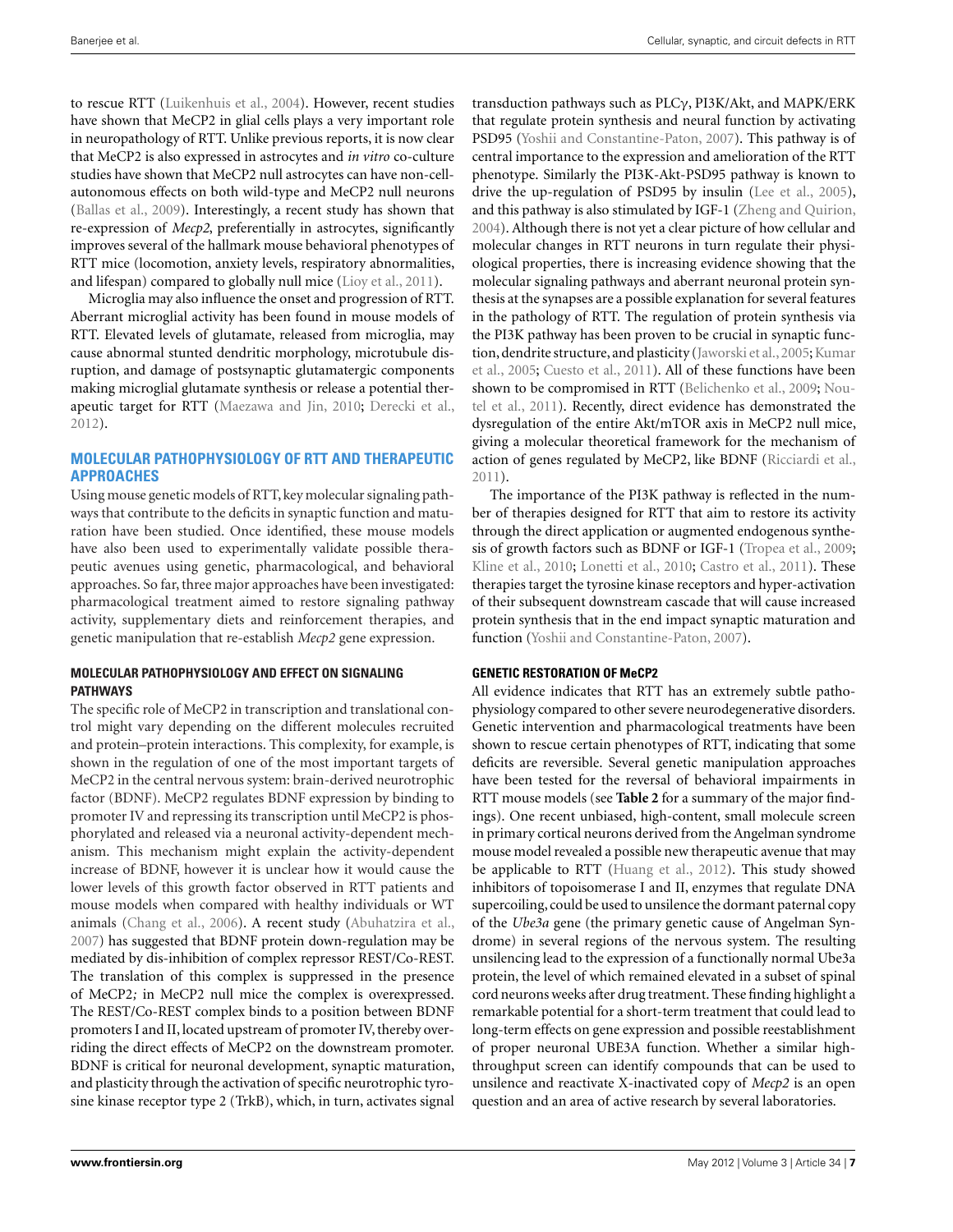<span id="page-7-0"></span>

| Treatment type               | Drug/therapy                                                                    | <b>Jebo</b><br>Mouse m            | Description                                                                                                                                                                                                                                                                                                                                                                                                                            |
|------------------------------|---------------------------------------------------------------------------------|-----------------------------------|----------------------------------------------------------------------------------------------------------------------------------------------------------------------------------------------------------------------------------------------------------------------------------------------------------------------------------------------------------------------------------------------------------------------------------------|
| manipulations<br>Genetic     | Rescue by Mecp2 overexpresion in<br>the tau (post-mitotic neuron)<br>population | Jaenisch (male)                   | Meop2 heterozygous females were crossed with males carrying an additional copy of Meop2 expressed under Tau promoter<br>Total body and brain weight increased and locomotor activity improvement (Luikenhuis et al., 2004)                                                                                                                                                                                                             |
|                              | Mecp2 expression at different<br>developmental stages                           | Jaenisch (male)                   | Crossing between Mecp2 heterozygous females carrying an additional copy of Mecp2 regulated with a loxP–STOP–loxP cassette<br>with males expressing ore under embryonic (Tau and Nestin) or postnatal (CaMKII 93, 159) expressing promoters<br>Extended lifespan and locomotor activity improvements (Giacometti et al., 2007)                                                                                                          |
|                              | Tetracycline depending expression<br>of Mecp2                                   | $\widehat{\Phi}$<br>Bird (femal   | Crossing between Mecp2 heterozygous females expressing tetracycline transactivator in the CamKll population and a Mecp2 male<br>Improvement in total activity and movement speed. No improvements in rotarod (Jugloff et al., 2008)<br>expressing the operator                                                                                                                                                                         |
|                              | Rescue by BDNF over-expression                                                  | Jaenisch (male)                   | Crossing between Mecp2 heterozygous females expressing cre with males carrying an additional copy of BDNF regulated with a<br>Increased lifespan, locomotor activity (6 week), and firing rate in pyramidal neurons Chang et al. (2006)<br>loxP-STOP-loxP cassette                                                                                                                                                                     |
|                              | Tamoxifen-induced re-expresion of<br>Mecp <sub>2</sub>                          | FLOX-stop<br>(male and<br>female) | Extended lifespan and improvement of a phenotype observational score that encompassed movement, breathing, hind-limb<br>Tamoxifen-induced Mecp2 re-expresion in pre- (only male) and symptomatic (male and female) stages<br>clasping, and general condition (Guy et al., 2007)                                                                                                                                                        |
| Pharmacological<br>treatment | Desipramine                                                                     | Bird (male)                       | Norepinephrine reuptake blocker desipramine. Dose of 10 mg/kg intraperitoneally from PND 40 (Roux et al., 2007) or 0.25 mg/ml<br>Both treatments prolonged lifespan and improved breathing patterns<br>orally from PND 30-86 (Zanella et al., 2008)                                                                                                                                                                                    |
|                              | Ampakine (CX546)                                                                | Jaenisch (male)                   | A family of AMPA receptor allosteric modulator CX546 from PND 31-35 (40 mg/kg i.p.)<br>Decrease of hyperventilation and breathing pattern irregularities (Ogier et al., 2007)                                                                                                                                                                                                                                                          |
|                              | <b>BDNF</b>                                                                     | Jaenisch<br>(female)              | Small analog of BDNF that acts as TrkB agonist (LIM22A-4) from week 8 to 13 in female mice in (50 mg/kg i.p.). Recovery of breathing<br>, 2012)<br>frequency by increasing the expiratory time and total breath duration. Restore of Akt/ERK activation (Schmid et al.,<br>Direct application reversed synaptic dysfunction in brainstem slices (Kline et al., 2010)                                                                   |
|                              | 16F1                                                                            | Jaenisch (male)                   | 2009)<br>Improvements in locomotor function, breathing frequency, PSD95 reactivity, ocular dominance plasticity (liopea et al.,<br>(1-3)IGF-1 (tripeptide fragment of IGF-1) injected daily (10 mg/kg i.p.)                                                                                                                                                                                                                            |
| pharmacologica<br>Non-       | Environmental enrichment                                                        | Jaenisch (male)                   | changed weekly. Improvement in activity but not coordination or contextual or cued fear memory (Nag et al., 2009). Improvement<br>Pre-symptomatic animals (P10 or P21) are assigned to an enriched environment consisting of several toys, platforms, and ladders<br>Increased expression of BDNF in the cortex and number of excitatory but not inhibitory synapses (Lonetti et al., 2010)<br>of rotarod performance and space memory |
|                              | Dietary choline supplement                                                      | Jaenisch (male<br>and female)     | Tests were conducted on the offspring from choline-treated mothers (50 mM in drinking water). Slight improvements in locomotor<br>Increased NGF level in the striatum and M-acetylaspartate content suggesting improving neuronal proliferation and survival (Ward<br>activity and motor coordination (Nag and Berger-Sweeney, 2007)<br>et al., 2009)                                                                                  |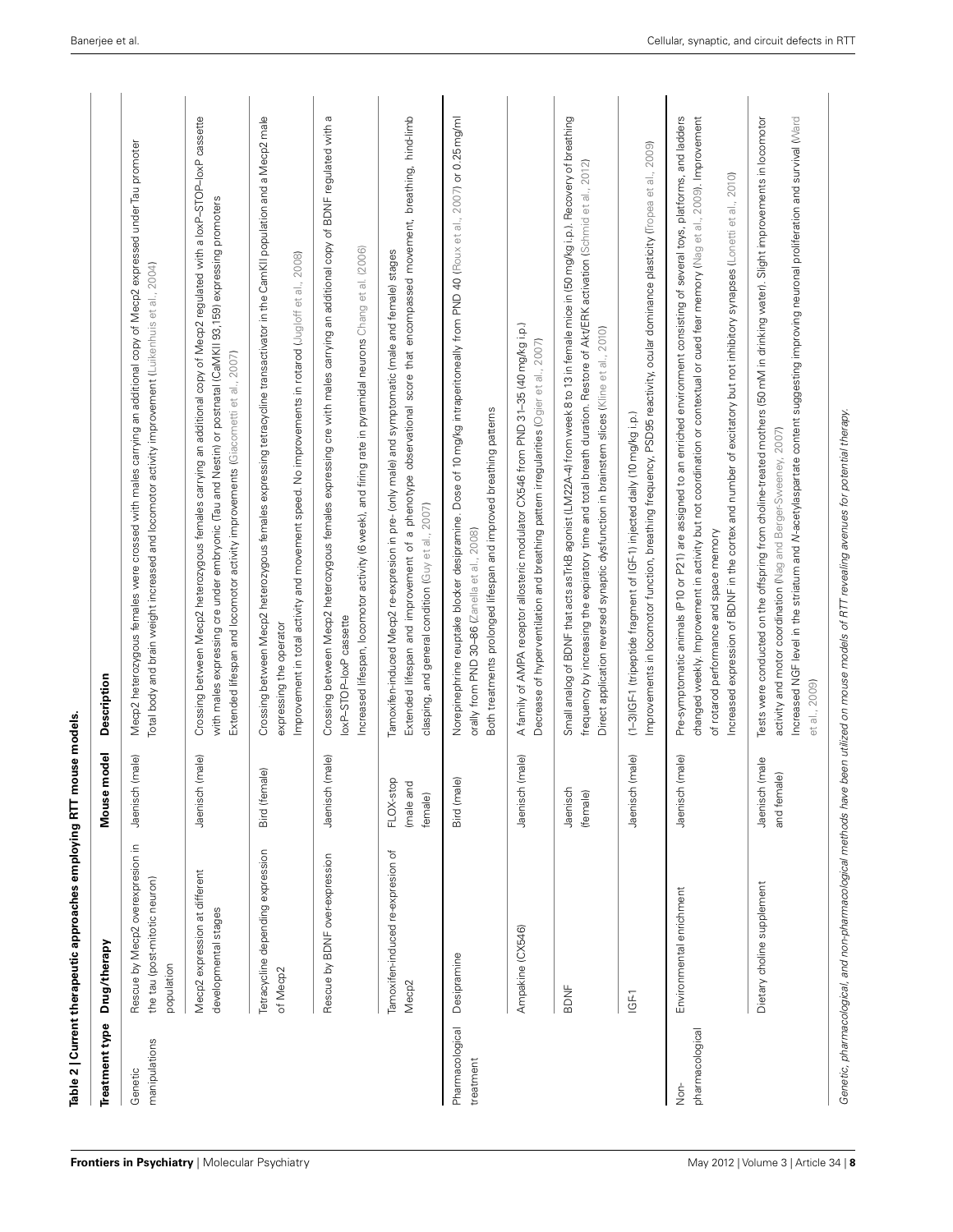# **CONVERGENCE OF EVIDENCE FOR A SUBSET OF NEURODEVELOPMENTAL DISORDERS**

Rett syndrome, Fragile-X syndrome (FXS), and TSC are examples of monogenic disorders that show compromised synaptic plasticity [\(Tavazoie et al.](#page-11-0), [2005](#page-11-0); [Moretti et al., 2006;](#page-11-0) [Talos et al.](#page-11-0), [2008](#page-11-0)). Although these diseases have diverse genetic origin and phenotypes, they share common intermediates in the signaling pathways that will influence the availability of new proteins for functional and structural changes at the synapse. It is widely accepted that protein synthesis, including local protein synthesis at synapses, is requir[ed for several forms of synaptic plasticity \(](#page-11-0)Sutton and Schuman, [2006](#page-11-0)). This local protein synthesis enables synapses to control synaptic strength independently of the cell body via rapid translation from pre-existing mRNAs and therefore, the mechanisms and the signaling pathways regulating translation are likely to be intimately involved in modulating synaptic strength (**Figure 1**). The PI3K/Akt/mTOR axis, ERK, and PKC γ,ζsignaling pathways have been shown to be heavily involved in controlling all the s[teps](#page-9-0) [of](#page-9-0) [the](#page-9-0) [protein](#page-9-0) [synthesis](#page-9-0) [process](#page-9-0) [\(Lin et al.](#page-10-0)[,](#page-9-0) [1994;](#page-10-0) Beretta et al., [1996;](#page-9-0) [Dufner et al., 1999](#page-10-0); [Hou and Klann, 2004](#page-10-0)) and are dysregulated at different levels in RTT, FXS, and TSC [\(Inoki et al.,](#page-10-0) [2002;](#page-10-0) [Manning et al., 2002;](#page-10-0) [Gross et al., 2010](#page-10-0); [Ricciardi et al.](#page-11-0), [2011](#page-11-0)).

FXS gene product FMRP may play several roles not associated directly with protein translation like trafficking and half-life

stability of mRNA, but its major function is to act as a brake of protein translation by attaching to poly-ribosomes through ERKmediated [phosphorylation signaling \(Mazroui et al., 2002;](#page-10-0) Gallagher et al., [2004](#page-10-0); [Qin et al.](#page-11-0), [2005](#page-11-0)). The FXS mouse model, a knock out of *Fmr1* gene, is characterized by de-repression of protein translation but interestingly also has elevated PI3K/Akt/mTOR and ERK [\(Hou et al.](#page-10-0), [2006](#page-10-0)) activity levels through a negative feedback loop with PIKE [\(Gross et al.](#page-10-0), [2010](#page-10-0); [Sharma et al.](#page-11-0), [2010](#page-11-0)). *TSC1* and *2* gene products (Hamartin and Tuberin respectively) form a complex that are more directly implicated in the protein synthesis pathway as a downstream target of PI3K that in turn becomes activated upon the binding of growth factors (e.g., IGF or BDNF). Activated PI3K leads to the recruitment of PDK1 and the serine/threonine protein kinase Akt, and subsequent phosphorylation/activation of Akt by PDK1. Activated Akt negatively regulates TSC complex by directly phosphorylating TSC2.

It is thus remarkable that although they work in opposite directions (FXS and TSC by protein synthesis up-regulation and RTT through down-regulation), all of these syndromes share at least certain common signaling pathways and a pathophysiological point of convergence in the synapse (**Figure 1**), where tight regulation is necessary for proper function. This convergence opens up the possibility that these three disorders and maybe other ASDs

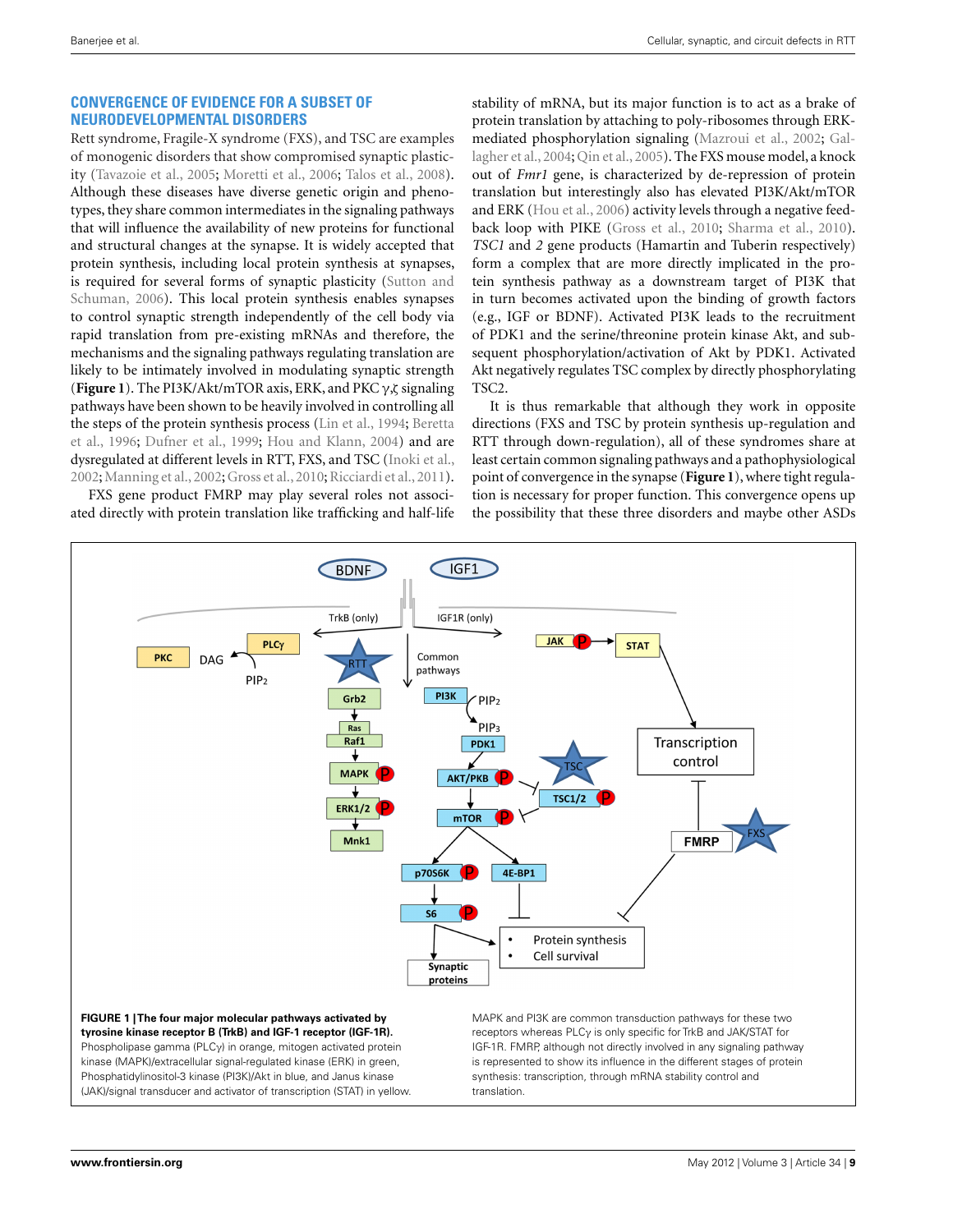<span id="page-9-0"></span>(such as Angelman disorder with a disrupted protein synthesis control caused by a defective UBE3A) have related biological foundations which can be exploited in the design of new therapeutic strategies (Auerbach et al., 2011).

#### **NEW AVENUES IN RTT RESEARCH**

Almost two decades of research on RTT has led to the development of an intriguing story of how a single transcription factor can play a crucial role in neuronal development, synaptic maturation, and plasticity. Although the primary function of MeCP2 in normal brain development remains unclear, it is becoming increasingly evident that there is a complex interplay of genes and environment which results in the synaptic and circuit-level defects in brain function. Restoration of MeCP2 expression in three-week-old brain resulted in improvements in LTP and neuroanatomical parameters [\(Guy et al., 2007\)](#page-10-0), illustrating that it is possible to improve the symptoms of this neuropsychiatric disorder. Disease models using induced pluripotent stem cells (iPS) from RTT patients' fibroblasts have opened up a new avenue of drug discovery for therapeutic treatment of RTT [\(Kim et al., 2011;](#page-10-0) [Marchetto et al.](#page-10-0), [2011\)](#page-10-0). Recent data also suggests that immune system, whether it is adaptive (T cells) or innate (microglia),

#### **REFERENCES**

- Abuhatzira, L., Makedonski, K., Kaufman, Y., Razin, A., and Shemer, R. (2007). MeCP2 deficiency in the brain decreases BDNF levels by REST/CoREST-mediated repression and increases TRKB production. *Epigenetics* 2, 214–222.
- Adkins, N. L., and Georgel, P. T. (2011). MeCP2: structure and function. *Biochem. Cell Biol.* 89, 1–11.
- Adler, D. A., Quaderi, N. A., Brown, S. D., Chapman, V. M., Moore, J., Tate, P., and Disteche, C. M. (1995). The X-linked methylated DNA binding protein, Mecp2, is subject to X inactivation in the mouse. *Mamm. Genome* 6, 491–492.
- Amir, R. E., Van Den Veyver, I. B., Wan, M., Tran, C. Q., Francke, U., and Zoghbi, H. Y. (1999). Rett syndrome is caused by mutations in X-linked MECP2, encoding methyl-CpG-binding protein 2. *Nat. Genet.* 23, 185–188.
- Armstrong, D. D. (2005). Neuropathology of Rett syndrome. *J. Child Neurol.* 20, 747–753.
- Asaka, Y., Jugloff, D. G., Zhang, L., Eubanks, J. H., and Fitzsimonds, R. M. (2006). Hippocampal synaptic plasticity is impaired in the Mecp2 null mouse model of Rett syndrome. *Neurobiol. Dis.* 21, 217–227.
- Auerbach, B. D., Osterweil, E. K., and Bear, M. F. (2011). Mutations causing syndromic autism define an axis of synaptic pathophysiology. *Nature* 480, 63–68.
- Ballas, N., Lioy, D. T., Grunseich, C., and Mandel, G. (2009). Non-cell

autonomous influence of MeCP2 deficient glia on neuronal dendritic morphology.*Nat. Neurosci.* 12, 311–317.

- Belichenko, P. V., Wright, E. E., Belichenko, N. P., Masliah, E., Li, H. H., Mobley, W. C., and Francke, U. (2009). Widespread changes in dendritic and axonal morphology in Mecp2-mutant mouse models of Rett syndrome: evidence for disruption of neuronal networks. *J. Comp. Neurol.* 514, 240–258.
- Ben-Ari, Y., and Spitzer, N. C. (2010). Phenotypic checkpoints regulate neuronal development. *Trends Neurosci.* 33, 485–492.
- Beretta, L., Gingras, A. C., Svitkin, Y. V., Hall, M. N., and Sonenberg, N. (1996). Rapamycin blocks the phosphorylation of 4E-BP1 and inhibits cap-dependent initiation of translation. *EMBO J.* 15, 658–664.
- Blue, M. E., Kaufmann, W. E., Bressler, J., Eyring, C., O'Driscoll, C., Naidu, S., and Johnston, M. V. (2011). Temporal and regional alterations in NMDA receptor expression in Mecp2-null mice. *Anat. Rec. (Hoboken)* 294, 1624–1634.
- Calfa, G., Hablitz, J. J., and Pozzo-Miller, L. (2011a). Network hyperexcitability in hippocampal slices from Mecp2 mutant mice revealed by voltage-sensitive dye imaging. *J. Neurophysiol.* 105, 1768–1784.
- Calfa, G., Percy, A. K., and Pozzo-Miller, L. (2011b). Experimental models of Rett syndrome based on Mecp2 dysfunction. *Exp. Biol. Med. (Maywood)* 236, 3–19.

prof[oundly impact normal brain function and plasticity \(](#page-10-0)Derecki et al.[, 2010;](#page-10-0) [Graeber and Streit, 2010;](#page-10-0) [Tremblay et al.](#page-11-0), [2011\)](#page-11-0). Therefore, bone marrow transplant from healthy animals into mutant *Mecp2* male animals is being investigated as an approach for amelioration of RTT symptoms [\(Derecki et al.](#page-10-0), [2012\)](#page-10-0). Interestingly, several new functions of MeCP2 are only beginning to be understood including their role in dynamic genome regulation in neurons [\(Muotri et al.](#page-11-0), [2010](#page-11-0)). With the exciting new discoveries of genome-editing techniques using zinc-finger nucleases, an interesting new possibility would be to generate and use rat models to study RTT. Future studies with cell-type specific manipulation of MeCP2 to identify and examine the circuit-level contributions to function promise to elucidate further mechanisms of disease progression and provide new potential therapeutic targets for RTT.

### **ACKNOWLEDGMENTS**

We thank Travis Emery and Jeremy C. Petravicz for critically reading the manuscript. This work is supported by a Simons Foundation postdoctoral fellowship (Abhishek Banerjee) and grants from the NIH and Simons Foundation (Mriganka Sur).

- Castro, J., Kwok, S., Garcia, R., and Sur, M. (2011). Effects of recombinant human IGF1 treatment in a mouse model of Rett syndrome. *Paper Presentation in Society for Neuroscience*. Poster number cited 59.17/DD26.
- Chahrour, M., and Zoghbi, H. Y. (2007). The story of Rett syndrome: from clinic to neurobiology. *Neuron* 56, 422–437.
- Chang, Q., Khare, G., Dani, V., Nelson, S., and Jaenisch, R. (2006). The disease progression of Mecp2 mutant mice is affected by the level of BDNF expression. *Neuron* 49, 341–348.
- Chao, H. T., Chen, H., Samaco, R. C., Xue, M., Chahrour, M., Yoo, J., Neul, J. L., Gong, S., Lu, H. C., Heintz, N., Ekker, M., Rubenstein, J. L., Noebels, J. L., Rosenmund, C., and Zoghbi, H. Y. (2010). Dysfunction in GABA signalling mediates autism-like stereotypies and Rett syndrome phenotypes. *Nature* 468, 263–269.
- Chao, H. T., and Zoghbi, H. Y. (2012). MeCP2: only 100% will do. *Nat. Neurosci.* 15, 176–177.
- Chao, H. T., Zoghbi, H. Y., and Rosenmund, C. (2007). MeCP2 controls excitatory synaptic strength by regulating glutamatergic synapse number. *Neuron* 56, 58–65.
- Chen, R. Z., Akbarian, S., Tudor, M., and Jaenisch, R. (2001). Deficiency of methyl-CpG binding protein-2 in CNS neurons results in a Rett-like phenotype in mice. *Nat. Genet.* 27, 327–331.
- Cohen, S., Gabel, H. W., Hemberg, M., Hutchinson, A. N., Sadacca, L. A., Ebert, D. H., Harmin, D. A., Greenberg, R. S., Verdine, V. K., Zhou, Z., Wetsel,W. C.,West,A. E., and Greenberg, M. E. (2011). Genome-Wide activity-dependent MeCP2 phosphorylation regulates nervous system development and function. *Neuron* 72, 72–85.
- Collins, A. L., Levenson, J. M., Vilaythong, A. P., Richman, R., Armstrong, D. L., Noebels, J. L., David Sweatt, J., and Zoghbi, H. Y. (2004). Mild overexpression of MeCP2 causes a progressive neurological disorder in mice. *Hum. Mol. Genet.* 13, 2679–2689.
- Cuesto, G., Enriquez-Barreto, L., Carames, C., Cantarero, M., Gasull, X., Sandi, C., Ferrus, A., Acebes, A., and Morales, M. (2011). Phosphoinositide-3-kinase activation controls synaptogenesis and spinogenesis in hippocampal neurons. *J. Neurosci.* 31, 2721–2733.
- Dani, V. S., Chang, Q., Maffei, A., Turrigiano, G. G., Jaenisch, R., and Nelson, S. B. (2005). Reduced cortical activity due to a shift in the balance between excitation and inhibition in a mouse model of Rett syndrome. *Proc. Natl. Acad. Sci. U.S.A.* 102, 12560–12565.
- Dani, V. S., and Nelson, S. B. (2009). Intact long-term potentiation but reduced connectivity between neocortical layer 5 pyramidal neurons in a mouse model of Rett syndrome. *J. Neurosci.* 29, 11263–11270.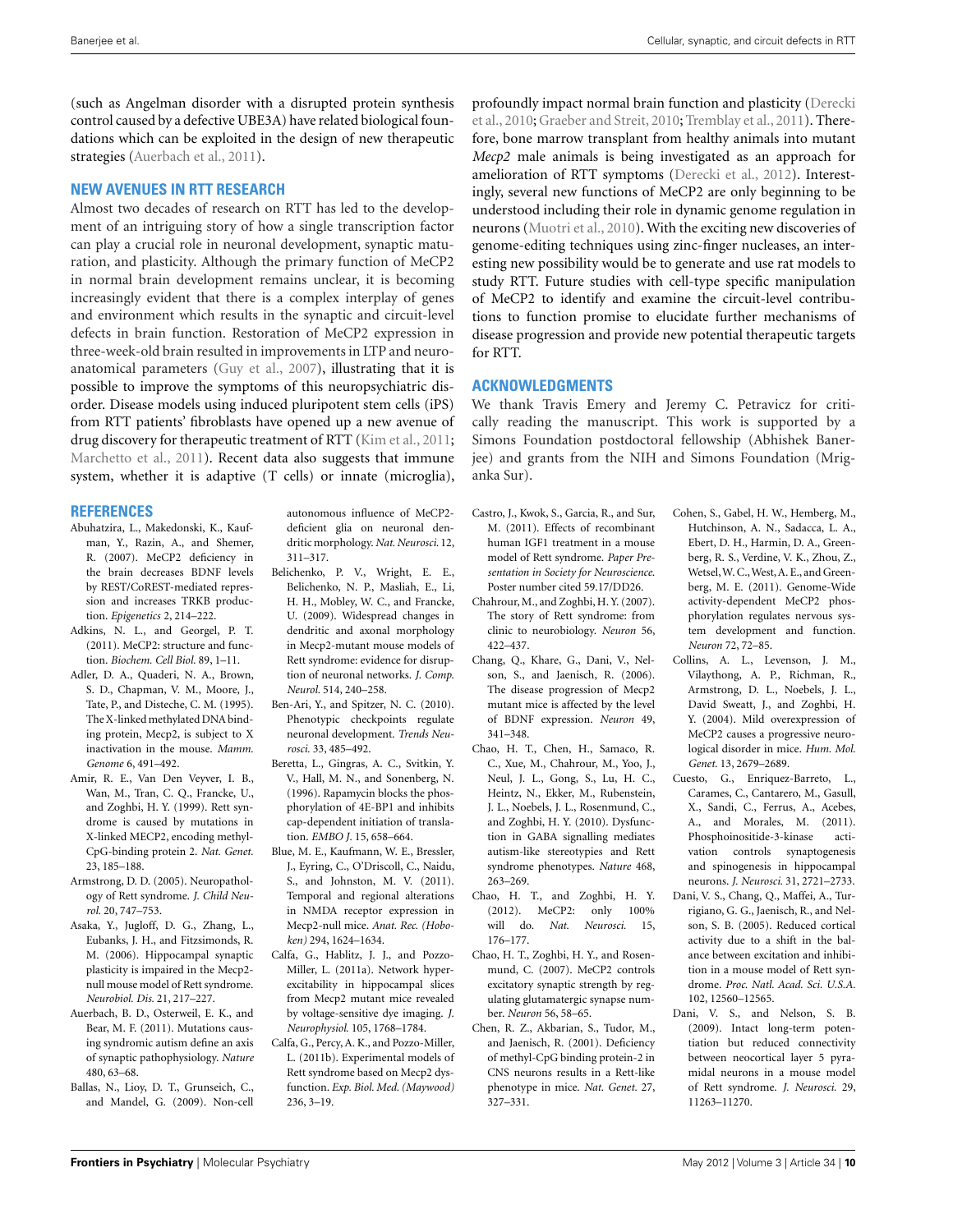- <span id="page-10-0"></span>Dastidar, S. G., Bardai, F. H., Ma, C., Price, V., Rawat, V., Verma, P., Narayanan, V., and D'Mello, S. R. (2012). Isoform-specific toxicity of Mecp2 in postmitotic neurons: suppression of neurotoxicity by FoxG1. *J. Neurosci.* 32, 2846–2855.
- De Filippis, B., Ricceri, L., and Laviola, G. (2010). Early postnatal behavioral changes in the Mecp2-308 truncation mouse model of Rett syndrome. *Genes Brain Behav.* 9, 213–223.
- Derecki,N. C.,Cronk, J. C., Lu,Z.,Xu,E., Abbott,S. B.,Guyenet, P. G., and Kipnis, J. (2012). Wild-type microglia arrest pathology in a mouse model of Rett syndrome. *Nature* 484, 105– 109.
- Derecki, N. C., Privman, E., and Kipnis, J. (2010). Rett syndrome and other autism spectrum disorders – brain diseases of immune malfunction? *Mol. Psychiatry* 15, 355–363.
- Dragich, J. M., Kim, Y. H., Arnold, A. P., and Schanen, N. C. (2007). Differential distribution of the MeCP2 splice variants in the postnatal mouse brain.*J. Comp. Neurol.* 501,526–542.
- Dufner, A., Andjelkovic, M., Burgering, B. M., Hemmings, B. A., and Thomas, G. (1999). Protein kinase B localization and activation differentially affect S6 kinase 1 activity and eukaryotic translation initiation factor 4E-binding protein 1 phosphorylation. *Mol. Cell. Biol.* 19, 4525–4534.
- Fukuda, T., Itoh, M., Ichikawa, T., Washiyama, K., and Goto, Y. (2005). Delayed maturation of neuronal architecture and synaptogenesis in cerebral cortex of Mecp2-deficient mice. *J. Neuropathol. Exp. Neurol.* 64, 537–544.
- Gallagher, S. M., Daly, C. A., Bear, M. F., and Huber, K. M. (2004). Extracellular signal-regulated protein kinase activation is required for metabotropic glutamate receptordependent long-term depression in hippocampal area CA1. *J. Neurosci.* 24, 4859–4864.
- Galvao, T. C., and Thomas, J. O. (2005). Structure-specific binding of MeCP2 to four-way junction DNA through its methyl CpGbinding domain. *Nucleic Acids Res.* 33, 6603–6609.
- Gemelli, T., Berton, O., Nelson, E. D., Perrotti, L. I., Jaenisch, R., and Monteggia, L. M. (2006). Postnatal loss of methyl-CpG binding protein 2 in the forebrain is sufficient to mediate behavioral aspects of Rett syndrome in mice. *Biol. Psychiatry* 59, 468–476.
- Giacometti, E., Luikenhuis, S., Beard, C., and Jaenisch, R. (2007). Partial

rescue of MeCP2 deficiency by postnatal activation of MeCP2. *Proc. Natl. Acad. Sci. U.S.A.* 104, 1931–1936.

- Goffin, D., Allen, M., Zhang, L., Amorim,M.,Wang, I. T. J., Reyes,A.- R. S., Mercado-Berton, A., Ong, C., Cohen, S., Hu, L., Blendy, J. A., Carlson, G. C., Siegel, S. J., Greenberg, M. E., and Zhou, Z. (2012). Rett syndrome mutation MeCP2 T158A disrupts DNA binding, protein stability and ERP responses. *Nat. Neurosci.* 15, 274–283.
- Graeber, M. B., and Streit, W. J. (2010). Microglia: biology and pathology. *Acta Neuropathol.* 119, 89–105.
- Gross, C., Nakamoto, M., Yao, X., Chan, C. B., Yim, S. Y., Ye, K., Warren, S. T., and Bassell, G. J. (2010). Excess phosphoinositide 3-kinase subunit synthesis and activity as a novel therapeutic target in fragile X syndrome. *J. Neurosci.* 30, 10624–10638.
- Guy, J.,Cheval,H., Selfridge, J., and Bird, A. (2011). The role of MeCP2 in the brain. *Annu. Rev. Cell Dev. Biol.* 27, 631–652.
- Guy, J., Gan, J., Selfridge, J., Cobb, S., and Bird, A. (2007). Reversal of neurological defects in a mouse model of Rett syndrome. *Science* 315, 1143–1147.
- Guy, J., Hendrich, B., Holmes, M., Martin, J. E., and Bird, A. (2001). A mouse Mecp2-null mutation causes neurological symptoms that mimic Rett syndrome. *Nat. Genet.* 27, 322–326.
- Hagberg, B., Aicardi, J., Dias, K., and Ramos, O. (1983). A progressive syndrome of autism, dementia, ataxia, and loss of purposeful hand use in girls: Rett's syndrome: report of 35 cases. *Ann. Neurol.* 14, 471–479.
- Hendrich, B., and Bird, A. (1998). Identification and characterization of a family of mammalian methyl-CpG binding proteins. *Mol. Cell. Biol.* 18, 6538–6547.
- Hou, L., Antion, M. D., Hu, D., Spencer, C. M., Paylor, R., and Klann, E. (2006). Dynamic translational and proteasomal regulation of fragile X mental retardation protein controls mGluR-dependent long-term depression. *Neuron* 51, 441–454.
- Hou, L., and Klann, E. (2004). Activation of the phosphoinositide 3-kinase-Akt-mammalian target of rapamycin signaling pathway is required for metabotropic glutamate receptor-dependent longterm depression. *J. Neurosci.* 24, 6352–6361.
- Huang, H. S., Allen, J. A., Mabb, A. M., King, I. F., Miriyala, J., Taylor-Blake, B., Sciaky, N., Dutton, J. W.

Jr., Lee, H. M., Chen, X., Jin, J., Bridges,A. S.,Zylka,M. J.,Roth,B. L., and Philpot, B. D. (2012). Topoisomerase inhibitors unsilence the dormant allele of Ube3a in neurons. *Nature* 481, 185–189.

- Inoki, K., Li, Y., Zhu, T., Wu, J., and Guan, K. L. (2002). TSC2 is phosphorylated and inhibited by Akt and suppresses mTOR signalling. *Nat. Cell Biol.* 4, 648–657.
- Jaworski, J., Spangler, S., Seeburg, D. P., Hoogenraad, C. C., and Sheng, M. (2005). Control of dendritic arborization by the phosphoinositide-3'-kinase-Akt-mammalian target of rapamycin pathway. *J. Neurosci.* 25, 11300–11312.
- Jugloff, D. G., Vandamme, K., Logan, R., Visanji, N. P., Brotchie, J. M., and Eubanks, J. H. (2008). Targeted delivery of an Mecp2 transgene to forebrain neurons improves the behavior of female Mecp2 deficient mice. *Hum. Mol. Genet.* 17, 1386–1396.
- Kerr, B., Alvarez-Saavedra, M., Saez, M. A., Saona, A., and Young, J. I. (2008). Defective body-weight regulation, motor control and abnormal social interactions in Mecp2 hypomorphic mice. *Hum. Mol. Genet.* 17, 1707–1717.
- Kerr, B., Silva, P. A.,Walz, K., and Young, J. I. (2010). Unconventional transcriptional response to environmental enrichment in a mouse model of Rett syndrome. *PLoS ONE* 5, e11534. doi[:10.1371/journal.pone.0011534](http://dx.doi.org/10.1371/journal.pone.0011534)
- Kim, K. Y., Hysolli, E., and Park, I. H. (2011). Neuronal maturation defect in induced pluripotent stem cells from patients with Rett syndrome. *Proc. Natl. Acad. Sci. U.S.A.* 108, 14169–14174.
- Kishi, N., and Macklis, J. D. (2004). MECP2 is progressively expressed in post-migratory neurons and is involved in neuronal maturation rather than cell fate decisions. *Mol. Cell. Neurosci.* 27, 306–321.
- Kline, D. D., Ogier, M., Kunze, D. L., and Katz, D. M. (2010). Exogenous brain-derived neurotrophic factor rescues synaptic dysfunction in Mecp2-null mice. *J. Neurosci.* 30, 5303–5310.
- Kriaucionis, S., Paterson, A., Curtis, J., Guy, J., Macleod, N., and Bird, A. (2006). Gene expression analysis exposes mitochondrial abnormalities in a mouse model of Rett syndrome. *Mol. Cell. Biol.* 26, 5033–5042.
- Kumar, V., Zhang, M. X., Swank, M. W., Kunz, J., and Wu, G. Y. (2005). Regulation of dendritic morphogenesis by Ras-PI3K-Akt-mTOR and

Ras-MAPK signaling pathways. *J. Neurosci.* 25, 11288–11299.

- Lee, C. C., Huang, C. C., Wu, M. Y., and Hsu, K. S. (2005). Insulin stimulates postsynaptic density-95 protein translation via the phosphoinositide 3-kinase-Akt-mammalian target of rapamycin signaling pathway. *J. Biol. Chem.* 280, 18543–18550.
- Lewis, J. D., Meehan, R. R., Henzel, W. J., Maurer-Fogy, I., Jeppesen, P., Klein, F., and Bird, A. (1992). Purification, sequence, and cellular localization of a novel chromosomal protein that binds to methylated DNA. *Cell* 69, 905–914.
- Lin, T. A., Kong, X., Haystead, T. A., Pause, A., Belsham, G., Sonenberg, N., and Lawrence, J. C. Jr. (1994). PHAS-I as a link between mitogenactivated protein kinase and translation initiation. *Science* 266, 653–656.
- Lioy, D. T., Garg, S. K., Monaghan, C. E., Raber, J., Foust, K. D., Kaspar, B. K., Hirrlinger, P. G., Kirchhoff, F., Bissonnette, J. M., Ballas, N., and Mandel, G. (2011). A role for glia in the progression of Rett's syndrome. *Nature* 475, 497–500.
- Lonetti, G., Angelucci, A., Morando, L., Boggio, E. M., Giustetto, M., and Pizzorusso, T. (2010). Early environmental enrichment moderates the behavioral and synaptic phenotype of MeCP2 null mice. *Biol. Psychiatry* 67, 657–665.
- Luikenhuis, S., Giacometti, E., Beard, C. F., and Jaenisch, R. (2004). Expression of MeCP2 in postmitotic neurons rescues Rett syndrome in mice. *Proc. Natl. Acad. Sci. U.S.A.* 101, 6033–6038.
- Maezawa, I., and Jin, L. W. (2010). Rett syndrome microglia damage dendrites and synapses by the elevated release of glutamate. *J. Neurosci.* 30, 5346–5356.
- Manning, B. D., Tee, A. R., Logsdon, M. N., Blenis, J., and Cantley, L. C. (2002). Identification of the tuberous sclerosis complex-2 tumor suppressor gene product tuberin as a target of the phosphoinositide 3 kinase/akt pathway. *Mol. Cell* 10, 151–162.
- Marchetto, M. C., Brennand, K. J., Boyer, L. F., and Gage, F. H. (2011). Induced pluripotent stem cells (iPSCs) and neurological disease modeling: progress and promises. *Hum. Mol. Genet.* 20, R109–R115.
- Mazroui, R., Huot, M. E., Tremblay, S., Filion, C., Labelle,Y., and Khandjian, E. W. (2002). Trapping of messenger RNA by fragile X mental retardation protein into cytoplasmic granules induces translation repression. *Hum. Mol. Genet.* 11, 3007–3017.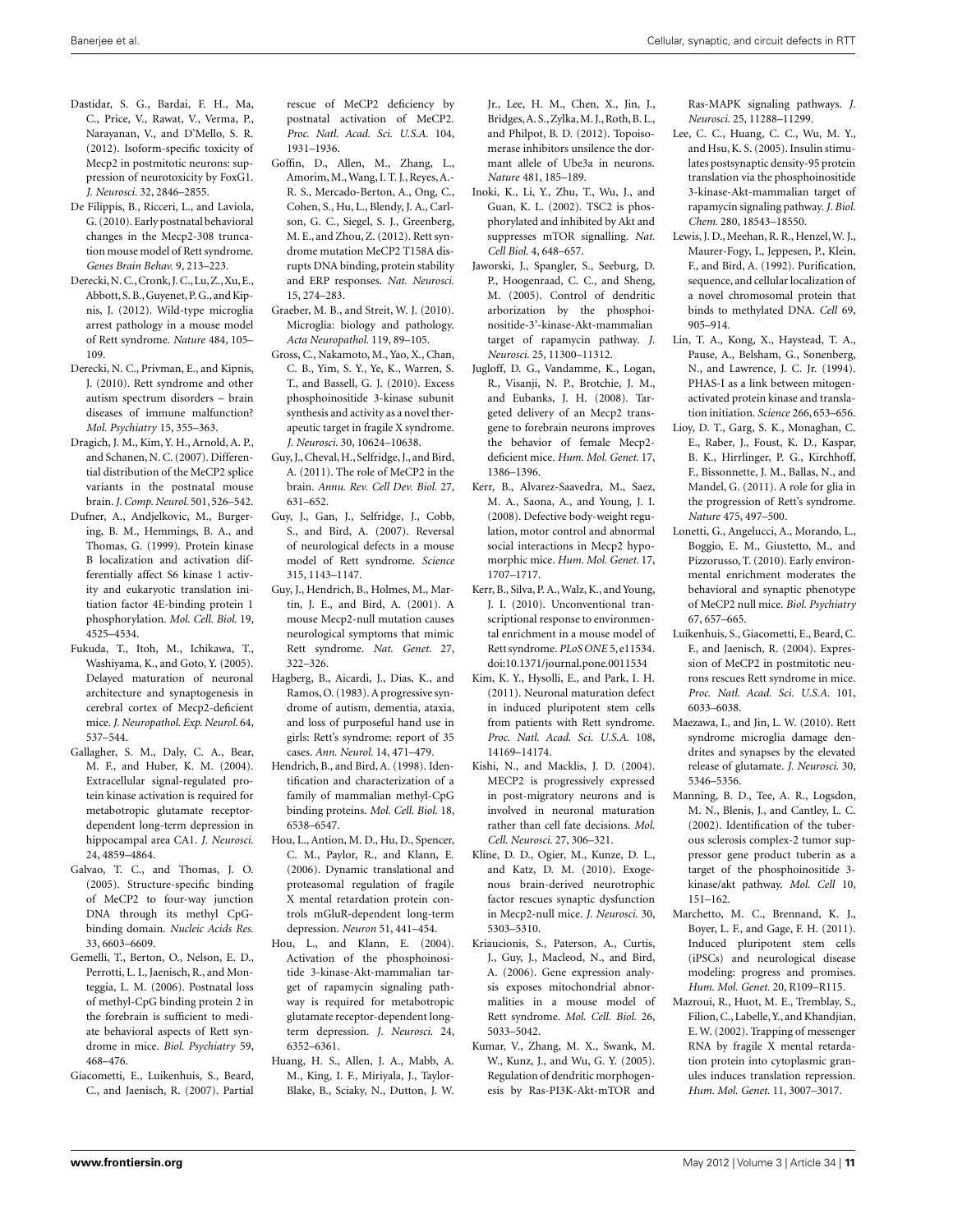- <span id="page-11-0"></span>McGill, B. E., Bundle, S. F., Yaylaoglu, M. B., Carson, J. P., Thaller, C., and Zoghbi, H. Y. (2006). Enhanced anxiety and stress-induced corticosterone release are associated with increased Crh expression in a mouse model of Rett syndrome. *Proc. Natl. Acad. Sci. U.S.A.* 103, 18267–18272.
- McGraw, C. M., Samaco, R. C., and Zoghbi, H. Y. (2011). Adult neural function requires MeCP2. *Science* 333, 186.
- Medrihan, L.,Tantalaki, E.,Aramuni,G., Sargsyan, V., Dudanova, I., Missler, M., and Zhang, W. (2008). Early defects of GABAergic synapses in the brain stem of a MeCP2 mouse model of Rett syndrome. *J. Neurophysiol.* 99, 112–121.
- Mnatzakanian, G. N., Lohi, H., Munteanu, I., Alfred, S. E., Yamada, T., Macleod, P. J., Jones, J. R., Scherer, S. W., Schanen, N. C., Friez, M. J., Vincent, J. B., and Minassian, B. A. (2004). A previously unidentified MECP2 open reading frame defines a new protein isoform relevant to Rett syndrome. *Nat. Genet.* 36, 339–341.
- Moretti, P., Bouwknecht, J. A., Teague, R., Paylor, R., and Zoghbi, H. Y. (2005). Abnormalities of social interactions and home-cage behavior in a mouse model of Rett syndrome. *Hum. Mol. Genet.* 14, 205–220.
- Moretti, P., Levenson, J. M., Battaglia, F., Atkinson, R., Teague, R., Antalffy, B., Armstrong, D.,Arancio, O., Sweatt, J. D., and Zoghbi, H. Y. (2006). Learning and memory and synaptic plasticity are impaired in a mouse model of Rett syndrome. *J. Neurosci.* 26, 319–327.
- Moy, S. S., Nadler, J. J., Young, N. B., Nonneman, R. J., Grossman, A. W., Murphy, D. L., D'Ercole, A. J., Crawley, J. N., Magnuson, T. R., and Lauder, J. M. (2009). Social approach in genetically engineered mouse lines relevant to autism. *Genes Brain Behav.* 8, 129–142.
- Moy, S. S., Nadler, J. J., Young, N. B., Nonneman, R. J., Segall, S. K., Andrade, G. M., Crawley, J. N., and Magnuson, T. R. (2008). Social approach and repetitive behavior in eleven inbred mouse strains. *Behav. Brain Res.* 191, 118–129.
- Moy, S. S., Nadler, J. J., Young, N. B., Perez, A., Holloway, L. P., Barbaro, R. P., Barbaro, J. R., Wilson, L. M., Threadgill, D.W., Lauder, J.M., Magnuson, T. R., and Crawley, J. N. (2007). Mouse behavioral tasks relevant to autism: phenotypes of 10 inbred strains. *Behav. Brain Res.* 176, 4–20.
- Muotri, A. R., Marchetto, M. C., Coufal, N. G., Oefner, R., Yeo, G., Nakashima, K., and Gage, F. H. (2010). L1 retrotransposition in neurons is modulated by MeCP2. *Nature* 468, 443–446.
- Nag, N., and Berger-Sweeney, J. E. (2007). Postnatal dietary choline supplementation alters behavior in a mouse model of Rett syndrome. *Neurobiol. Dis.* 26, 473–480.
- Nag, N., Moriuchi, J. M., Peitzman, C. G., Ward, B. C., Kolodny, N. H., and Berger-Sweeney, J. E. (2009). Environmental enrichment alters locomotor behaviour and ventricular volume in Mecp2 1lox mice. *Behav. Brain Res.* 196, 44–48.
- Nan, X., Campoy, F. J., and Bird, A. (1997). MeCP2 is a transcriptional repressor with abundant binding sites in genomic chromatin. *Cell* 88, 471–481.
- Nan, X., Meehan, R. R., and Bird, A. (1993). Dissection of the methyl-CpG binding domain from the chromosomal protein MeCP2. *Nucleic Acids Res.* 21, 4886–4892.
- Nelson, E. D., Kavalali, E. T., and Monteggia, L. M. (2006). MeCP2 dependent transcriptional repression regulates excitatory neurotransmission. *Curr. Biol.* 16, 710–716.
- Nomura,Y. (2005). Early behavior characteristics and sleep disturbance in Rett syndrome. *Brain Dev.* 27(Suppl. 1), S35–S42.
- Noutel, J., Hong, Y. K., Leu, B., Kang, E., and Chen, C. (2011). Experiencedependent retinogeniculate synapse remodeling is abnormal in MeCP2-deficient mice. *Neuron* 70, 35–42.
- Ogier,M.,Wang,H.,Hong, E.,Wang, Q., Greenberg, M. E., and Katz, D. M. (2007). Brain-derived neurotrophic factor expression and respiratory function improve after ampakine treatment in a mouse model of Rett syndrome. *J. Neurosci.* 27, 10912–10917.
- Panayotis, N., Pratte, M., Borges-Correia,A., Ghata,A.,Villard, L., and Roux, J. C. (2011). Morphological andfunctional alterations in the substantia nigra pars compacta of the Mecp2-null mouse. *Neurobiol. Dis.* 41, 385–397.
- Pratte, M., Panayotis, N., Ghata, A., Villard, L., and Roux, J. C. (2011). Progressive motor and respiratory metabolism deficits in post-weaning Mecp2-null male mice. *Behav. Brain Res.* 216, 313–320.
- Qin, M., Kang, J., Burlin, T. V., Jiang, C., and Smith, C. B. (2005). Postadolescent changes in regional cerebral protein synthesis: an in vivo study in

the FMR1 null mouse. *J. Neurosci.* 25, 5087–5095.

- Qiu, Z., Sylwestrak, E. L., Lieberman, D. N., Zhang, Y., Liu, X. Y., and Ghosh, A. (2012). The Rett syndrome protein MeCP2 regulates synaptic scaling. *J. Neurosci.* 32, 989–994.
- Rett,A. (1966). On a unusual brain atrophy syndrome in hyperammonemia in childhood. *Wien. Med. Wochenschr.* 116, 723–726.
- Ricceri, L., De Filippis, B., Fuso, A., and Laviola, G. (2011). Cholinergic hypofunction in MeCP2-308 mice: beneficial neurobehavioural effects of neonatal choline supplementation. *Behav. Brain Res.* 221, 623–629.
- Ricciardi, S., Boggio, E. M., Grosso, S., Lonetti, G., Forlani, G., Stefanelli, G., Calcagno, E., Morello, N., Landsberger, N., Biffo, S., Pizzorusso, T., Giustetto,M.,andBroccoli,V. (2011). Reduced AKT/mTOR signaling and protein synthesis dysregulation in a Rett syndrome animal model. *Hum.Mol.Genet.*20,1182–1196.
- Roux, J. C., Dura, E., Moncla, A., Mancini, J., and Villard, L. (2007). Treatment with desipramine improves breathing and survival in a mouse model for Rett syndrome. *Eur. J. Neurosci.* 25, 1915–1922.
- Santos, M., Silva-Fernandes, A., Oliveira, P., Sousa, N., and Maciel, P. (2007). Evidence for abnormal early development in a mouse model of Rett syndrome. *Genes Brain Behav.* 6, 277–286.
- Schaevitz, L. R., Moriuchi, J. M., Nag, N., Mellot, T. J., and Berger-Sweeney, J. (2010). Cognitive and social functions and growth factors in a mouse model of Rett syndrome. *Physiol. Behav.* 100, 255–263.
- Schmid, D. A., Yang, T., Ogier, M., Adams, I., Mirakhur, Y., Wang, Q., Massa, S. M., Longo, F. M., and Katz, D. M. (2012). A TrkB small molecule partial agonist rescues TrkB phosphorylation deficits and improves respiratory function in a mouse model of Rett syndrome. *J. Neurosci.* 32, 1803–1810.
- Schule, B., Armstrong, D. D., Vogel, H., Oviedo, A., and Francke, U. (2008). Severe congenital encephalopathy caused by MECP2 null mutations in males: central hypoxia and reduced neuronal dendritic structure. *Clin. Genet.* 74, 116–126.
- Shahbazian, M., Young, J., Yuva-Paylor, L., Spencer, C., Antalffy, B., Noebels, J., Armstrong, D., Paylor, R., and Zoghbi, H. (2002a). Mice with truncated MeCP2 recapitulate many Rett syndrome features and display hyperacetylation of histone H3. *Neuron* 35, 243–254.
- Shahbazian, M. D., Antalffy, B., Armstrong, D. L., and Zoghbi, H. Y. (2002b). Insight into Rett syndrome: MeCP2 levels display tissue- and cell-specific differences and correlate with neuronal maturation. *Hum. Mol. Genet.* 11, 115–124.
- Sharma, A., Hoeffer, C. A., Takayasu, Y., Miyawaki, T., Mcbride, S. M., Klann, E., and Zukin, R. S. (2010). Dysregulation of mTOR signaling in fragile X syndrome. *J. Neurosci.* 30, 694–702.
- Stearns, N. A., Schaevitz, L. R., Bowling, H., Nag, N., Berger, U. V., and Berger-Sweeney, J. (2007). Behavioral and anatomical abnormalities in Mecp2 mutant mice: a model for Rett syndrome. *Neuroscience* 146, 907–921.
- Steffenburg, U., Hagberg, G., and Hagberg, B. (2001). Epilepsy in a representative series of Rett syndrome. *Acta Paediatr.* 90, 34–39.
- Sutton, M. A., and Schuman, E. M. (2006). Dendritic protein synthesis, synaptic plasticity, and memory. *Cell* 127, 49–58.
- Talos, D. M., Kwiatkowski, D. J., Cordero, K., Black, P. M., and Jensen, F. E. (2008). Cell-specific alterations of glutamate receptor expression in tuberous sclerosis complex cortical tubers. *Ann. Neurol.* 63, 454–465.
- Tavazoie, S. F., Alvarez, V. A., Ridenour, D. A., Kwiatkowski, D. J., and Sabatini, B. L. (2005). Regulation of neuronal morphology and function by the tumor suppressors Tsc1 and Tsc2. *Nat. Neurosci.* 8, 1727–1734.
- Trappe, R., Laccone, F., Cobilanschi, J., Meins, M., Huppke, P., Hanefeld, F., and Engel, W. (2001). MECP2 mutations in sporadic cases of Rett syndrome are almost exclusively of paternal origin. *Am. J. Hum. Genet.* 68, 1093–1101.
- Tremblay, M. E., Stevens, B., Sierra, A., Wake, H., Bessis, A., and Nimmerjahn,A. (2011). The role of microglia in the healthy brain. *J. Neurosci.* 31, 16064–16069.
- Tropea, D., Giacometti, E., Wilson, N. R., Beard, C., Mccurry, C., Fu, D. D., Flannery, R., Jaenisch, R., and Sur, M. (2009). Partial reversal of Rett Syndrome-like symptoms in MeCP2 mutant mice. *Proc. Natl. Acad. Sci. U.S.A* 106, 2029–2034.
- Turrigiano, G. G., and Nelson, S. B. (2004). Homeostatic plasticity in the developing nervous system. *Nat. Rev. Neurosci.* 5, 97–107.
- Ward, B. C., Kolodny, N. H., Nag, N., and Berger-Sweeney, J. E. (2009). Neurochemical changes in a mouse model